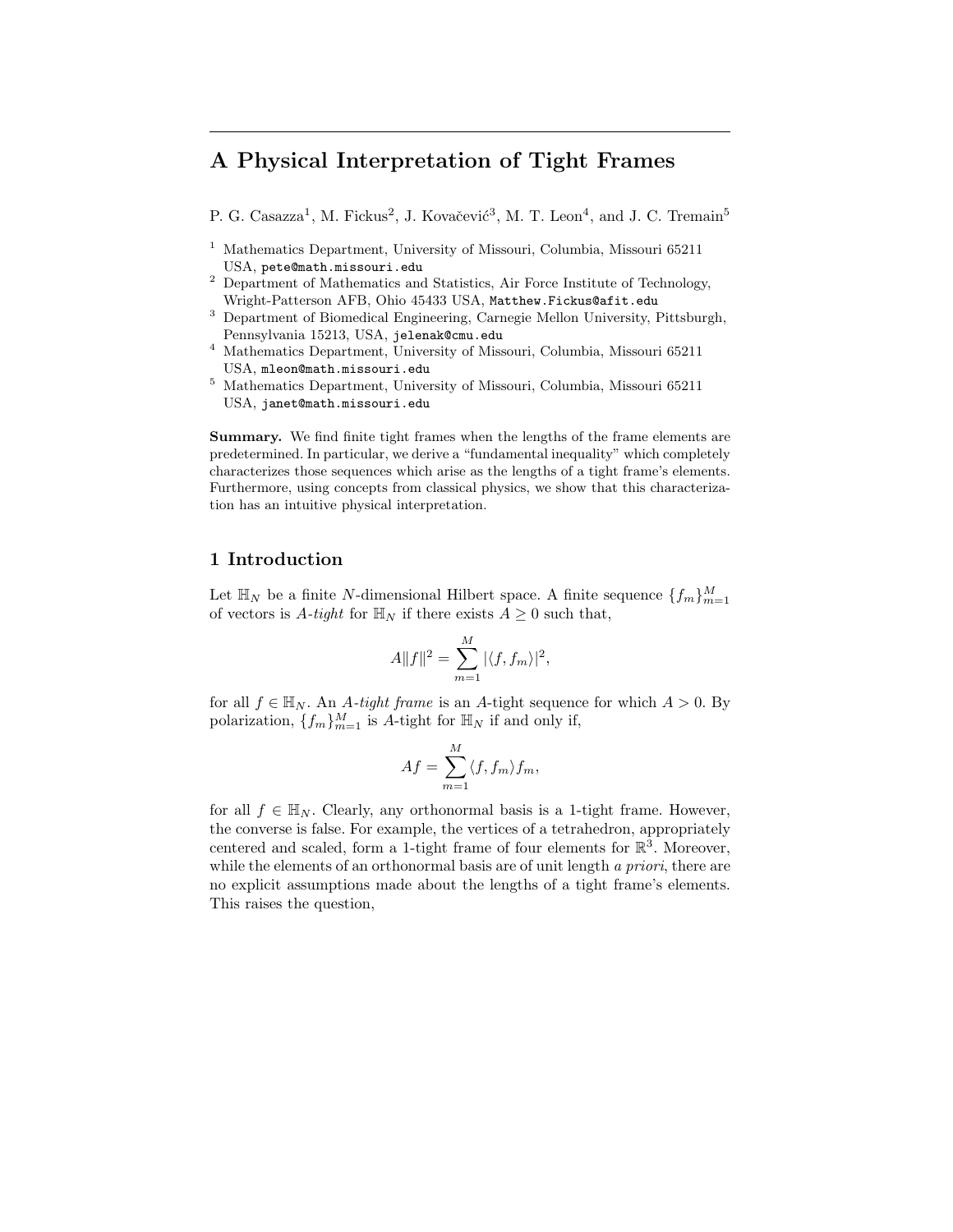Given positive integers  $M$  and  $N$ , for what sequences of nonnegative numbers  $\{a_m\}_{m=1}^M$  do there exist tight frames  $\{f_m\}_{m=1}^M$  for  $\mathbb{H}_N$ , such that  $||f_m|| = a_m$  for all m?

The answer to this question is the subject of this chapter. To be more precise, we first derive a necessary condition upon the lengths.

**Proposition 1.** *If*  $\{f_m\}_{m=1}^M$  *is* A-tight for  $\mathbb{H}_N$  then,

$$
\max_{m=1,\dots,M} \|f_m\|^2 \le A = \frac{1}{N} \sum_{m=1}^M \|f_m\|^2.
$$
 (1)

*Proof.* First note that for any  $m = 1, \ldots, M$ ,

$$
||f_m||^4 = |\langle f_m, f_m \rangle|^2 \le \sum_{m'=1}^M |\langle f_m, f_{m'} \rangle|^2 = A ||f_m||^2.
$$

Thus,  $||f_m||^2 \le A$  for all  $m = 1, ..., M$ , yielding the inequality in (1). For the equality, let  $\{e_n\}_{n=1}^N$  be an orthonormal basis for  $\mathbb{H}_N$ . By Parseval's identity,

$$
\frac{1}{N}\sum_{m=1}^{M}||f_m||^2 = \frac{1}{N}\sum_{m=1}^{M}\sum_{n=1}^{N}|\langle f_m, e_n \rangle|^2 = \frac{1}{N}\sum_{n=1}^{N}A||e_n||^2 = A. \quad \Box
$$

Thus, the lengths  $\{a_m\}_{m=1}^M$  of a tight frame of M elements for an Ndimensional space must satisfy the *fundamental inequality*,

$$
\max_{m=1,\dots,M} a_m^2 \le \frac{1}{N} \sum_{m=1}^M a_m^2.
$$
 (2)

Remarkably, this easily-found necessary condition will prove sufficient as well. That is, we shall show that for any sequence  $\{a_m\}_{m=1}^M$  which satisfies (2), and for any N-dimensional Hilbert space  $\mathbb{H}_N$ , there exists a tight frame  ${f_m}_{m=1}^M$  for  $\mathbb{H}_N$  for which  $||f_m|| = a_m$  for all m.

Furthermore, when given a sequence  $\{a_m\}_{m=1}^M$  which violates (2), we shall determine those sequences  $\{f_m\}_{m=1}^M$  of norms  $\{a_m\}_{m=1}^M$  which are as close as possible to being tight frames, in a natural, intuitive sense.

Of course, this problem does not exist in a vacuum. Frames have been a subject of interest for some time, both in theory and in applications. In recent years, several inquiries have been made into some of the deeper issues of finite tight frames.

The theory of frames was first introduced by Duffin and Schaeffer [10] in the 1950's, furthering the study of nonharmonic Fourier series and the time-frequency decompositions of Gabor [13]. Decades later, the subject was reinvigorated following a publication of Daubechies, Grossman and Meyer [9]. Frames have subsequently become a state-of-the-art signal processing tool.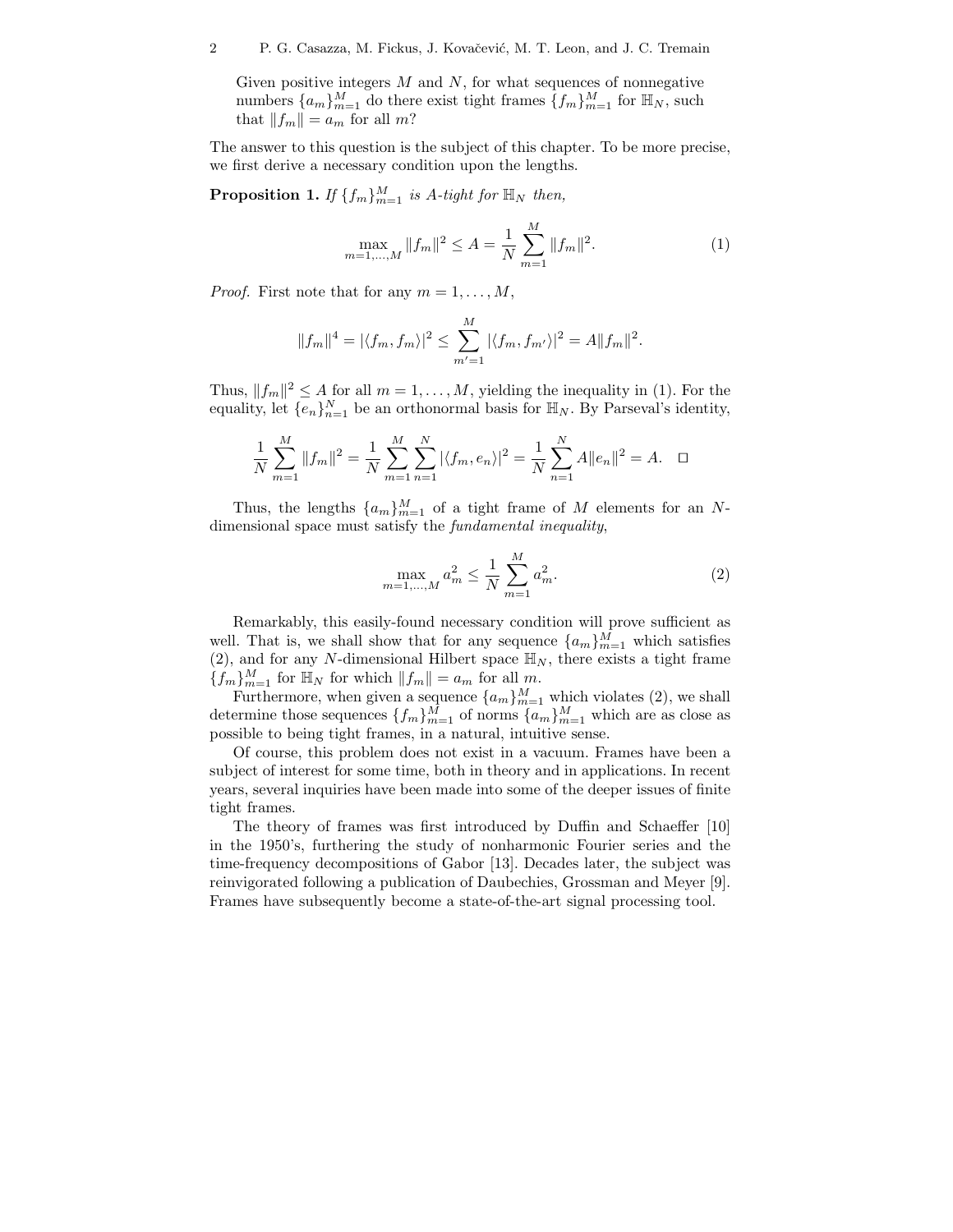Frames provide redundant vector space decompositions, which are very attractive from the applied perspective. In particular, frame decompositions are resilient against noise and quantization, and provide numerically stable reconstruction algorithms [6, 8, 15]. Translation-invariant frames in  $\ell^2(\mathbb{Z})$ , being equivalent to perfect reconstruction oversampled filter banks, have been studied extensively [4, 7, 18, 19]. Frame decompositions may also reveal hidden signal characteristics, and have therefore been used to solve problems of detection [1, 3, 21]. Frames have also been used to design unitary space-time constellations for multiple-antenna wireless systems [16].

Specific types of finite tight frames have been studied to solve problems in communications [14, 17, 20, 24]. In addition, many techniques of constructing finite tight frames have been discovered, several of which involve group theory [5, 22]. Researchers have also been interested in tight frames whose elements are restricted to spheres and ellipsoids [2, 11], as well as the manifold structures of spaces of all such frames [12].

Much of our work is inspired by Benedetto and Fickus's characterization of unit-norm tight frames [2]. Subsequent to the completion of our work, we learned that some of our results were independently obtained by Anantharam and Viswanath [23] in the context of wireless communications. At the conclusion of this chapter, we compare and contrast the two approaches.

In the following section, we motivate our main results by introducing a physical interpretation of frame theory, extending the frame-equivalent notions of force and potential energy first introduced by Benedetto and Fickus. Section 3 contains several results concerning the minimization of this generalized frame potential, highlighting the connection between optimal energy and tightness. Finally, in Section 4, we characterize the lengths of a tight frame's elements in terms of the fundamental inequality, and discuss this characterization from the physical perspective.

### **2 The Physical Theory**

Given any nonnegative sequence  $\{a_m\}_{m=1}^M$  which satisfies the fundamental inequality (2), our goal is to construct a tight frame  $\{f_m\}_{m=1}^M$  for  $\mathbb{H}_N$  such that  $||f_m|| = a_m$  for all m. We begin by briefly discussing the special case of this problem when  $a_m = 1$  for all m.

A *unit-norm tight frame* (UNTF) is a tight frame whose frame elements are normalized. In the past few years, several independent proofs have been found which show that such frames always exist, that is, for any N-dimensional Hilbert space  $\mathbb{H}_N$ , and any  $M \geq N$ , there exists a tight frame of M elements  $\{f_m\}_{m=1}^M$  for  $\mathbb{H}_N$  such that  $||f_m|| = 1$  for all m. One proof involves an explicit construction of such frames using orthogonal projections of finite Fourier bases. However, the construction does not generalize to the case of nonuniform lengths.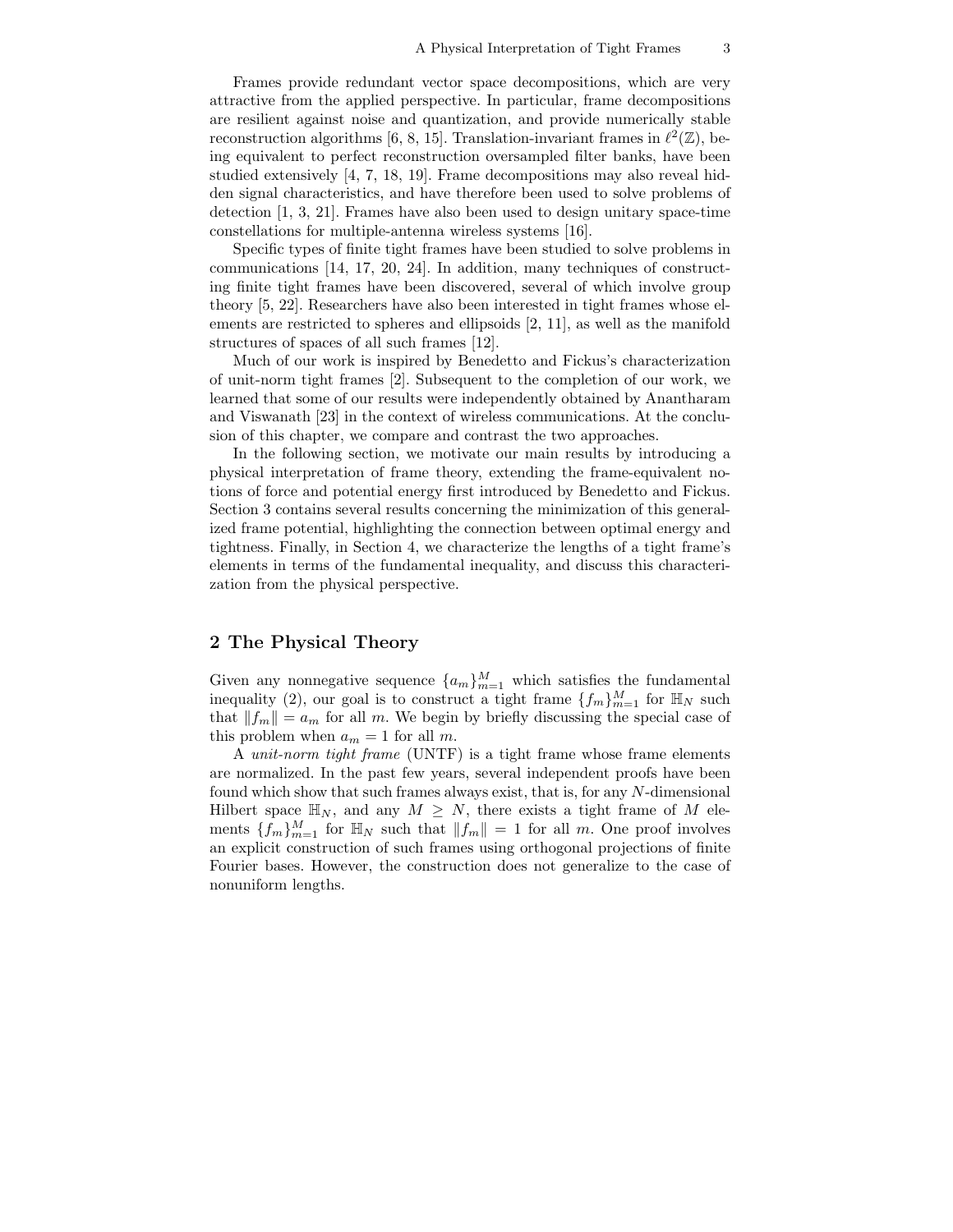Another proof is given by Benedetto and Fickus [2], who then referred to unit-norm tight frames as *normalized tight frames*. Their approach was more qualitative in nature, being inspired by the high level of symmetry in many canonical examples of UNTFs. Specifically, they found a connection between UNTFs and a classical means of equally distributing points on a sphere. Using this perspective, Benedetto and Fickus characterized UNTFs as the minimizers of a potential energy function, thus guaranteeing their existence.

In this section, we show how Benedetto and Fickus's notions of "frame force" and "frame potential" may be extended to the nonuniform setting. Inspired by the Coulomb force, consider the *frame force*  $\text{FF}(f_m, f_{m'}) \in \mathbb{R}^N$  of  $f_{m'} \in \mathbb{R}^N$  upon  $f_m \in \mathbb{R}^N$ ,

$$
FF(f_m, f_{m'}) = 2\langle f_m, f_{m'} \rangle (f_m - f_{m'}).
$$
\n(3)

This is essentially the same definition that appears in [2], but without the restriction of  $f_m$  and  $f_{m'}$  to the unit sphere. Compared to the forces of the natural world, the frame force is bizarre. For example, this force is not translationinvariant. Also, the force between coincidental points is well-defined, being zero. Most importantly, the frame force "encourages orthogonality"  $-$  the force is repulsive when the angle between two vectors is acute, attractive when this angle is obtuse, and zero when the vectors are perpendicular.

Now consider a physical system of M points  $\{f_m\}_{m=1}^M$  whose movement is restricted to concentric spheres about the origin of radii  ${a_m}_{m=1}^M$ , respectively, in which each point pushes against all the others, according to the frame force. Dynamically, each point tries to force the others into perpendicularity. At the same time, when  $M>N$ , it is impossible for  ${f_m}_{m=1}^M \subset \mathbb{R}^N$  to consist of mutually orthogonal vectors. Nevertheless, given enough time and even the smallest amount of friction, the points will eventually settle into an equilibrium. The result is a sequence of vectors  $\{f_m\}_{m=1}^M$ , with  $||f_m|| = a_m$ for all  $m$ , which are "as close to being mutually orthogonal as possible."

Formally, equilibria are characterized as the local minimizers of the potential energy function. For a system of particles pushing against each other according to the frame force, this energy function is known as the "frame potential." To be precise, for  $a \ge 0$ , let  $S(a)$  be the hypersphere  $\{f \in \mathbb{R}^N : ||f|| = a\}.$ Similarly, for any nonnegative sequence  $\{a_m\}_{m=1}^M$  let,

$$
S({a_m}_{m=1}^M) = S(a_1) \times \cdots \times S(a_M).
$$

The *frame potential* is a function  $\text{FP} : \text{S}(\{a_m\}_{m=1}^M) \to \mathbb{R}$ , such that for any  ${f_m}$ ,  ${g_m} \in S({a_m}_{m=1}^M)$ , their difference in potentials represents the work required to transform  ${g_m}$  into  ${f_m}$ , under the influence of the frame force. The following result provides an explicit form of this potential.

**Proposition 2.** *For any*  $\{f_m\} \in S(\{a_m\}_{m=1}^M)$ *,* 

$$
FP({f_m}) = \sum_{m=1}^{M} \sum_{m'=1}^{M} |\langle f_m, f_{m'} \rangle|^2.
$$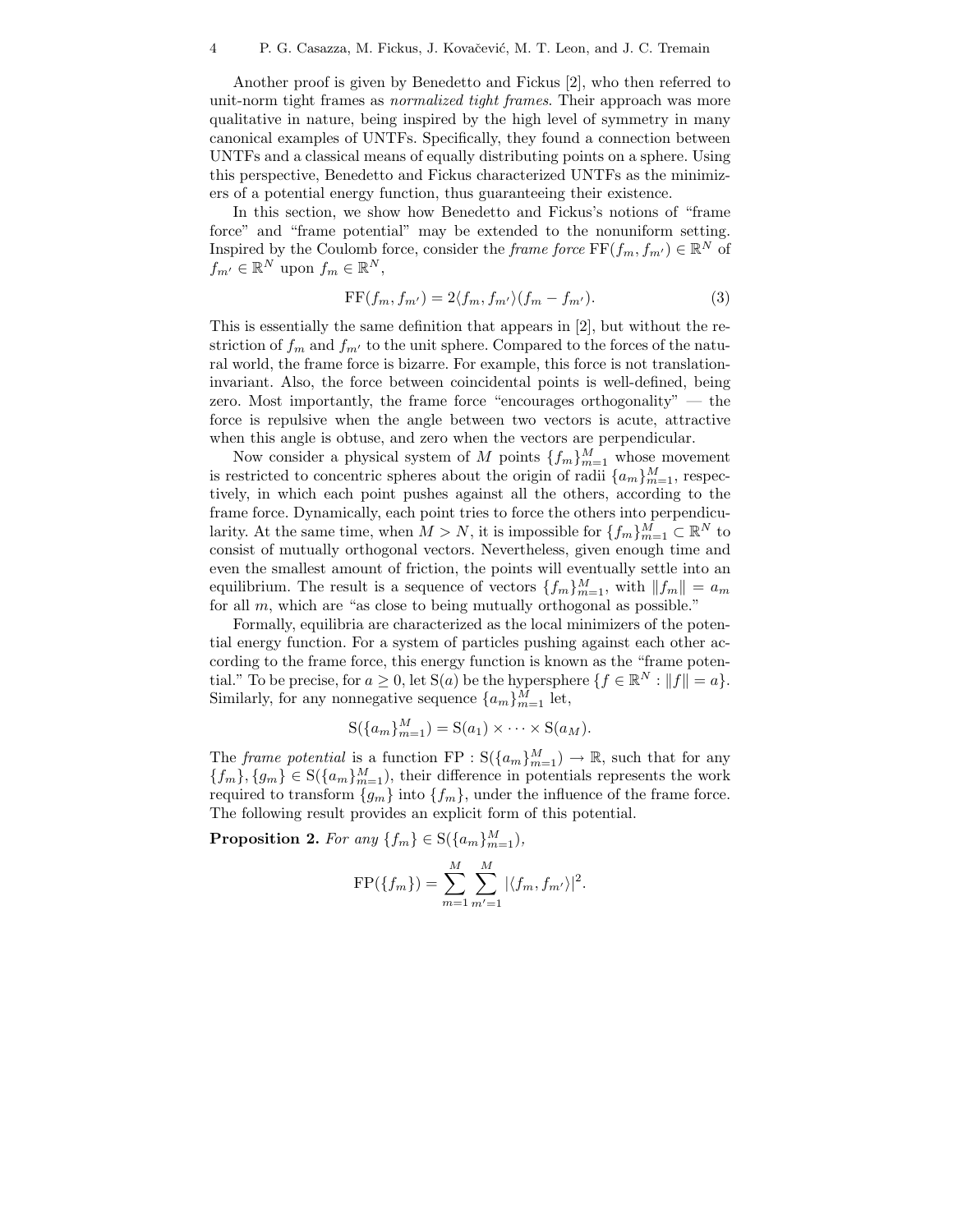*Proof.* Recall  $f_m \in S(a_m) \subset \mathbb{R}^N$  for all m. Thus, for any  $m, m' = 1, \ldots, M$ ,

$$
||f_m - f_{m'}||^2 = a_m^2 - 2\langle f_m, f_{m'} \rangle + a_{m'}^2.
$$
 (4)

Solving for  $\langle f_m, f_{m'} \rangle$  in (4) and substituting this expression in (3), we see that frame force may be written completely in terms of  $f_m - f_{m'}$ ,

$$
FF(f_m, f_{m'}) = (a_m^2 + a_{m'}^2 - ||f_m - f_{m'}||^2)(f_m - f_{m'}).
$$

As this field is conservative, the potential energy is computed using an antigradient. This is accomplished by first anti-differentiating the "scalar force,"

$$
-\int (a_m^2 + a_{m'}^2 - x^2)x \, dx = \frac{1}{4}x^2[x^2 - 2(a_m^2 + a_{m'}^2)],
$$

and then evaluating at  $x = ||f_m - f_{m'}||$ ,

$$
\frac{1}{4}||f_m - f_{m'}||^2 \left[ ||f_m - f_{m'}||^2 - 2(a_m^2 + a_{m'}^2) \right] = \langle f_m, f_{m'} \rangle^2 - \frac{1}{4}(a_m^2 + a_{m'}^2)^2,
$$

which is simplified using  $(4)$ . This quantity represents the frame potential energy at  $f_m$  from the field generated by  $f_{m'}$ . The total energy is the sum of these pairwise potentials,

$$
\sum_{m=1}^{M} \sum_{m' \neq m} \left[ \langle f_m, f_{m'} \rangle^2 - \frac{1}{4} (a_m^2 + a_{m'}^2)^2 \right].
$$

As potential energy is defined in terms of differences, this function is only unique up to additive constants. We choose to omit the terms  $(a_m^2 + a_{m'}^2)^2/4$ , and include the diagonal terms  $|\langle f_m, f_m \rangle|^2 = a_m^4$ , yielding the result.  $\Box$ 

In the following sections, we shall use this expression of the frame potential  $FP: S({a_m}_{m=1}^M) \rightarrow \mathbb{R}$  to characterize tight frames of lengths  ${a_m}_{m=1}^M$ . Specifically, we characterize such frames in terms of minimizers of FP, that is, in terms of those "maximally orthogonal" sequences  $\{f_m\} \in S(\{a_m\}_{m=1}^M)$ which are in equilibrium with respect to the frame force.

Before continuing, we pause to consider another physical aspect of the frame force (3), namely that the power of a frame force field generated by  $f_{m'}$  will increase with  $||f_{m'}||$ . That is, points which are farther away from the origin will apply a stronger push than those which are closer.

To determine the explicit dependence, consider the *effective component* of the frame force  $FF(f_m, f_{m'})$  which lies parallel to the surface of  $S(a_m)$  at  $f_m$ . In essence, the effective component is the only part of the frame force that a point will actually experience, as the point is prohibited from moving in the direction of the normal component. Formally, the effective component is,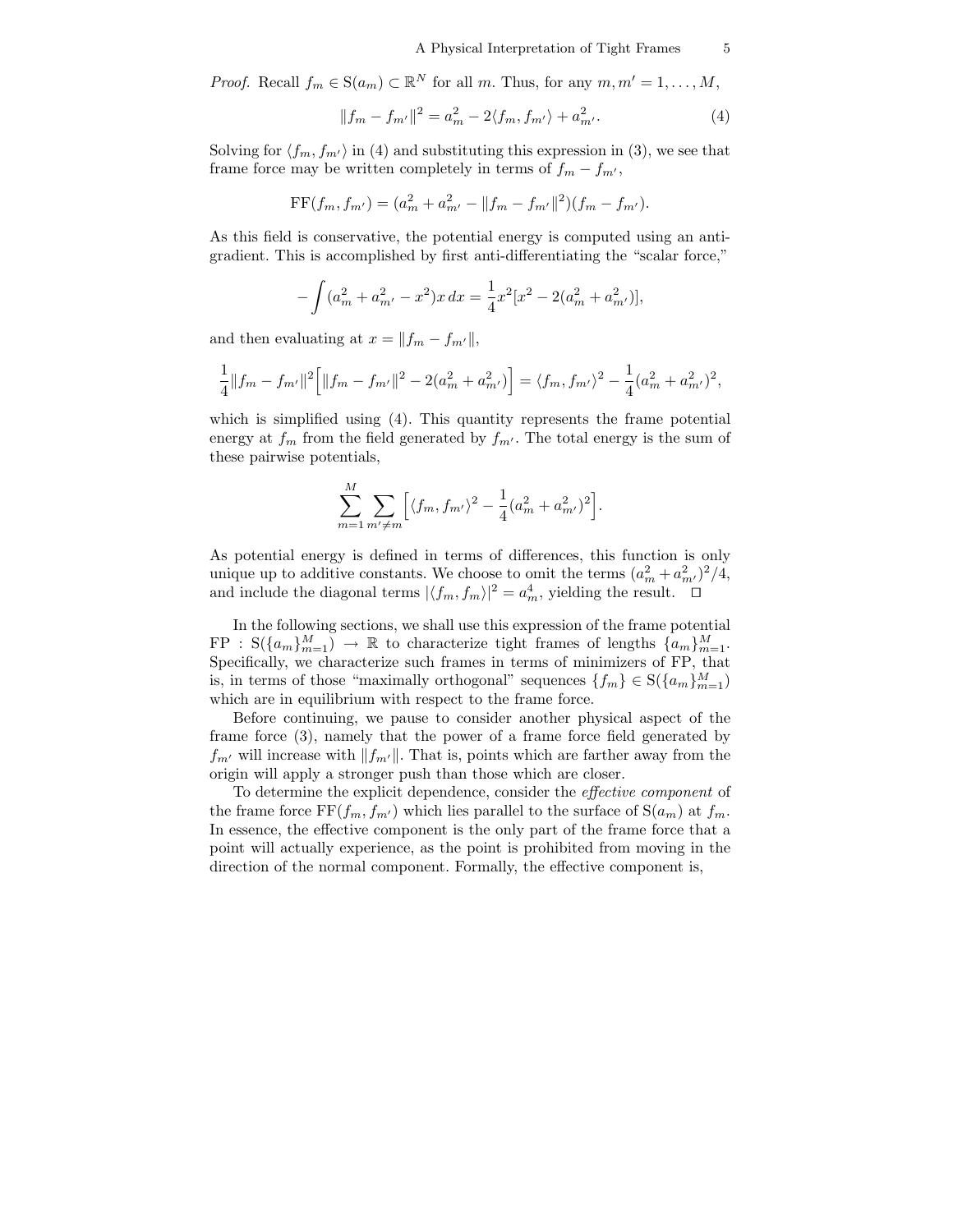$$
\begin{aligned} \text{EFF}(f_m, f_{m'}) &= \text{FF}(f_m, f_{m'}) - \text{Proj}_{f_m} \text{FF}(f_m, f_{m'}), \\ &= \text{FF}(f_m, f_{m'}) - \frac{\langle \text{FF}(f_m, f_{m'}), f_m \rangle}{\|f_m\|^2} f_m, \\ &= \frac{2|\langle f_m, f_{m'} \rangle|^2}{a_m^2} f_m - 2\langle f_m, f_{m'} \rangle f_{m'}, \end{aligned}
$$

for  $f_m \neq 0$ . Clearly,  $\|\text{EFF}(f_m, f_{m'})\|$  grows as a square of  $||f_{m'}||$ . We therefore refer to  $a_m^2$  as the *power* of  $f_m$ . The fundamental inequality (2) may therefore be interpreted as requiring a somewhat uniform distribution of power. Conversely, when the fundamental inequality is violated, then a single mass  $a_{m'}$ is disproportionately large, and it is therefore conceivable that a state of equilibrium is only achieved when the massive point  $f_{m'}$  has forced the remaining points into perpendicularity. In the final section, we shall show that this is indeed the case, and further elaborate upon these phenomena.

### **3 The Physical Interpretation of Frames**

Above, we discussed how the frame force may be used to define an intuitive notion of a "maximally orthogonal" sequence of vectors. We now go beyond intuition, and establish a rigorous link between the physical theory and the theory of frames. Our work makes repeated use of the canonical linear operators of frame theory. In particular, given  $\{f_m\}_{m=1}^M \subset \mathbb{H}_N$ , consider the *analysis operator*  $F: \mathbb{H}_N \to \mathbb{C}^M$ ,

$$
(Ff)(m) = \langle f, f_m \rangle,
$$

whose adjoint is the *synthesis operator*  $F^*$ :  $\mathbb{C}^M \to \mathbb{H}_N$ ,

$$
F^*g = \sum_{m=1}^M g(m)f_m.
$$

Their compositions are the *frame operator*  $F^*F : \mathbb{H}_N \to \mathbb{H}_N$ ,

$$
F^*Ff = \sum_{m=1}^M \langle f, f_m \rangle f_m,
$$

and the *Gram matrix*  $FF^* : \mathbb{C}^M \to \mathbb{C}^M$ , whose  $(m, m')$ th matrix entry is  $\langle f_{m'}, f_m \rangle$ . We note that  $\{f_m\}_{m=1}^M$  is A-tight for  $\mathbb{H}_N$  if and only if the corresponding analysis operator satisfies  $||Ff||^2 = A||f||^2$  for all  $f \in \mathbb{H}_N$ , which is in turn equivalent to the frame operator satisfying  $F^*F = AI$ . In the following result, we use this equivalence to characterize tight frames in terms of the frame force.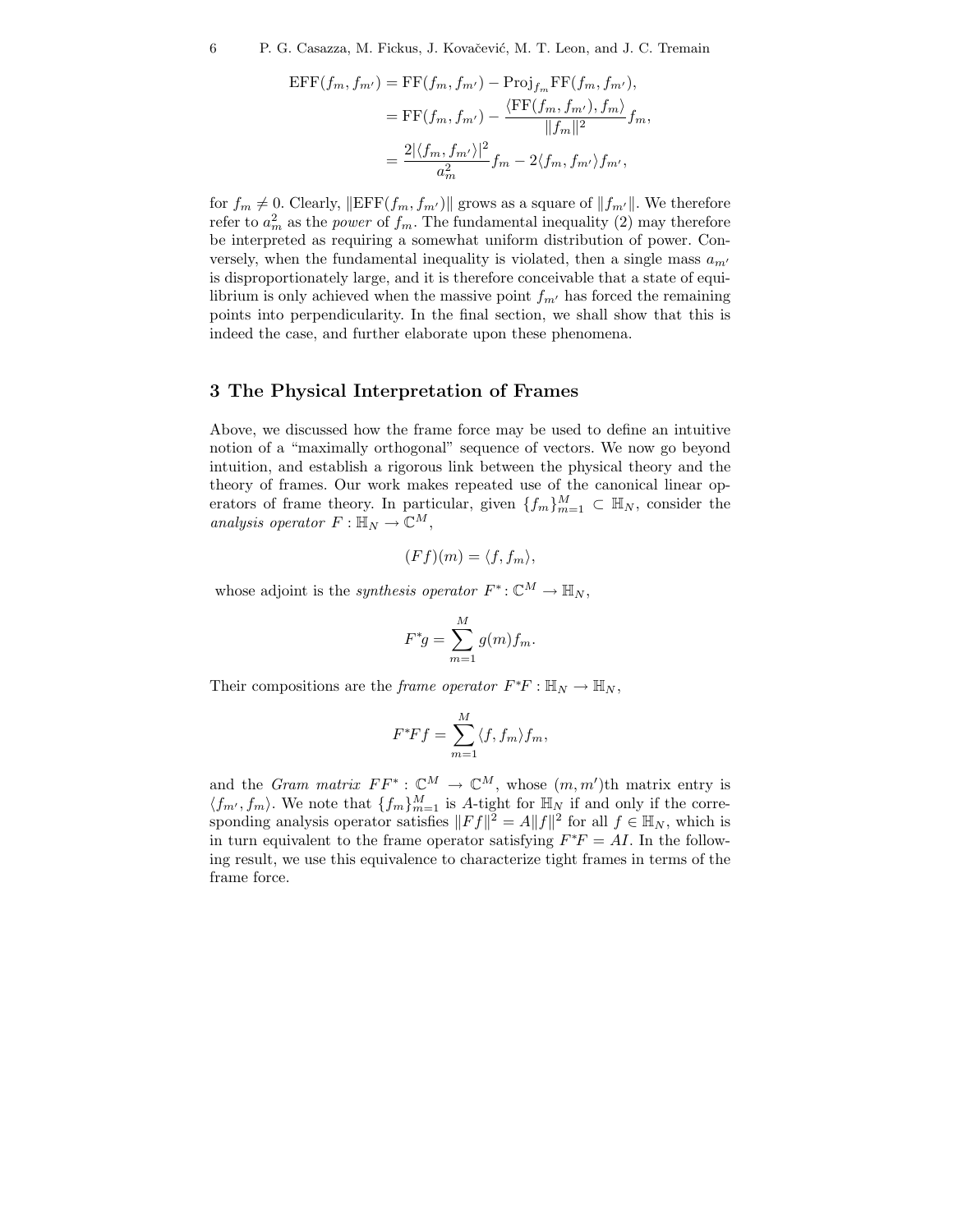**Proposition 3.**  $\{f_m\}_{m=1}^M$  *is tight for*  $\mathbb{R}^N$  *if and only if the effective force field generated by*  $\{f_m\}_{m=1}^M$  *vanishes everywhere, that is, if and only if,* 

$$
\sum_{m=1}^{M} \text{EFF}(f, f_m) = 0,
$$

*for all*  $f \in \mathbb{R}^N$ *.* 

*Proof.* Let F be the analysis operator of  $\{f_m\}_{m=1}^M$ . Then,

$$
0 = \sum_{m=1}^{M} \text{EFF}(f, f_m) = \sum_{m=1}^{M} \left[ \frac{2|\langle f, f_m \rangle|^2}{\|f\|^2} f - 2\langle f, f_m \rangle f_m \right],
$$

for all  $f \in \mathbb{R}^N$  if and only if,

$$
F^*Ff = \sum_{m=1}^M \langle f, f_m \rangle f_m = \sum_{m=1}^M \frac{|\langle f, f_m \rangle|^2}{\|f\|^2} f = \frac{\|Ff\|^2}{\|f\|^2} f,\tag{5}
$$

for all  $f \neq 0 \in \mathbb{R}^N$ . Clearly (5) holds if  $\{f_m\}_{m=1}^M$  is tight. For the converse, note that if (5) holds, then every  $f \neq 0 \in \mathbb{R}^N$  is an eigenvector of  $F^*F$ . Thus,  $F^*F = AI$  for some  $A \geq 0$ .  $\Box$ 

In light of this result, it is natural to ask whether every real tight frame is in equilibrium with respect to the frame force. Below, we answer this question in the affirmative by showing that every tight frame for  $\mathbb{R}^N$  is a global minimizer of the frame potential.

Before continuing, note that one may "minimize the frame potential" in a more general setting. That is, despite being derived in the context of real Euclidean spaces, the formula for the frame potential makes sense in a general Hilbert space. To be precise, given a possibly complex finite-dimensional Hilbert space  $\mathbb{H}_N$ , consider the generalized *frame potential*,

FP: 
$$
\mathbb{H}_{N}^{M} \to \mathbb{R}
$$
, FP( $\{f_{m}\}\$ ) =  $\sum_{m=1}^{M} \sum_{m'=1}^{M} |\langle f_{m}, f_{m'} \rangle|^{2}$ .

Often, we shall restrict the domain of FP to the Cartesian product  $S({a_m}_{m=1}^M)$ of the M generalized spheres  $S(a_m) = \{f \in \mathbb{H}_N : ||f|| = a_m\}$ . In particular, the following results characterize tight frames of lengths  $\{a_m\}_{m=1}^M$  as the global minimizers of this restricted potential. We begin by showing that the frame potential of a sequence is equal to the square of the Hilbert-Schmidt (Frobenius) norm of the corresponding frame operator.

**Lemma 1.** Let F be the analysis operator of  $\{f_m\}_{m=1}^M \subset \mathbb{H}_N$ . Then,

$$
FP({f_m}_{m=1}^M) = Tr({F^*F})^2).
$$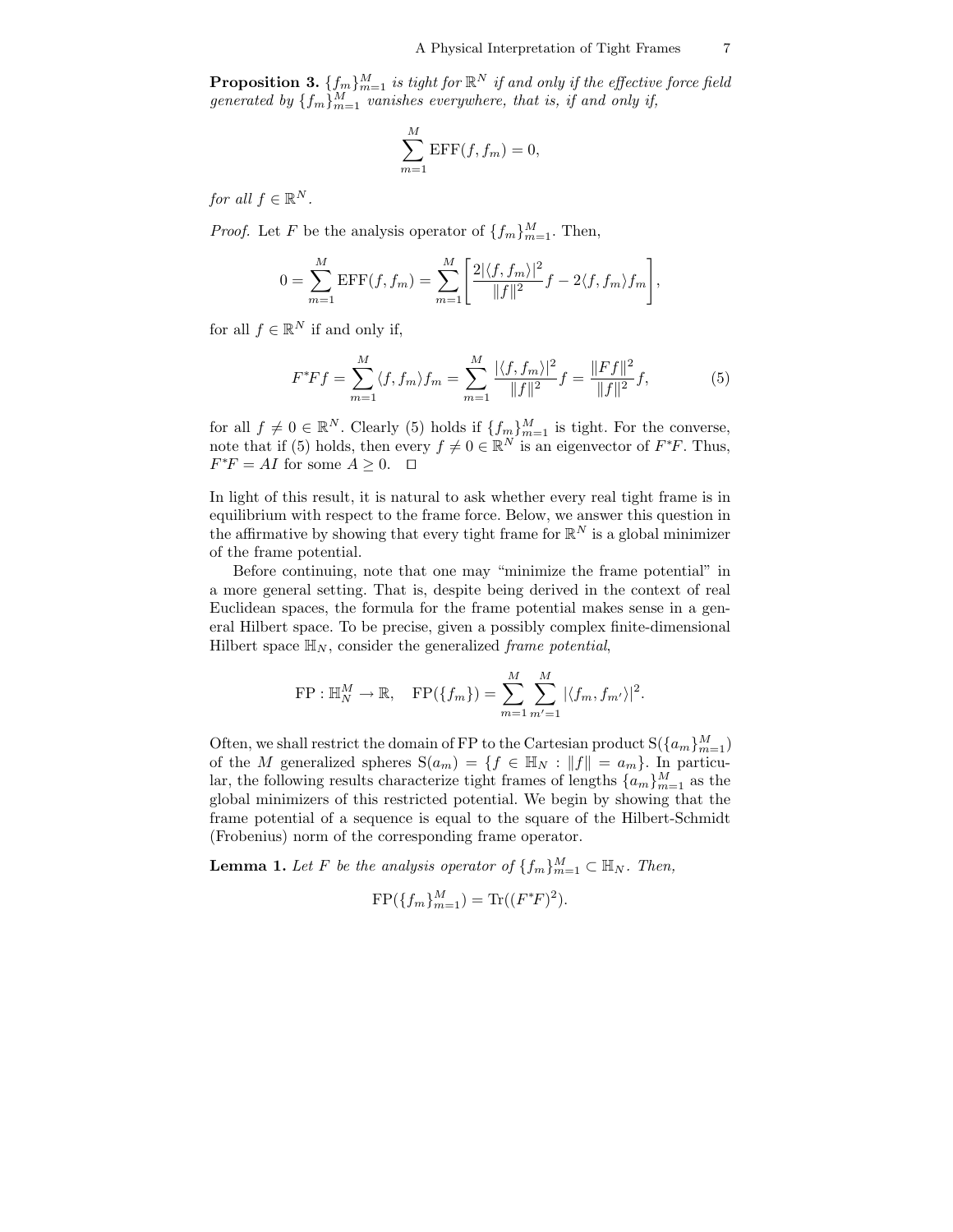*Proof.* Let  $\{e_n\}_{n=1}^N$  be an orthonormal basis of  $\mathbb{H}_N$ . Then,

$$
\begin{split} \text{FP}(\{f_m\}_{m=1}^M) &= \sum_{m=1}^M \sum_{m'=1}^M \langle f_{m'}, f_m \rangle \langle f_m, f_{m'} \rangle, \\ &= \sum_{m=1}^M \sum_{m'=1}^M \langle \sum_{n=1}^N \langle f_{m'}, e_n \rangle e_n, f_m \rangle \langle f_m, f_{m'} \rangle, \\ &= \sum_{n=1}^N \sum_{m=1}^M \sum_{m'=1}^M \langle \langle e_n, f_m \rangle f_m, \langle e_n, f_{m'} \rangle f_{m'} \rangle, \\ &= \sum_{n=1}^N \langle F^* F e_n, F^* F e_n \rangle, \\ &= \sum_{n=1}^N \langle (F^* F)^2 e_n, e_n \rangle = \text{Tr}((F^* F)^2). \quad \Box \end{split}
$$

**Proposition 4.** *For any* N*-dimensional Hilbert space* H*<sup>N</sup> and any nonnegative sequence*  ${a_m}_{m=1}^M$ , *the frame potential*  $\text{FP} : \text{S}( {a_m}_{m=1}^M ) \to \mathbb{R}$  *satisfies,* 

$$
\frac{1}{N} \left[ \sum_{m=1}^{M} a_m^2 \right]^2 \le \text{FP}(\{f_m\}).
$$

*Furthermore, this lower bound is achieved if and only if*  $\{f_m\}_{m=1}^M$  *is tight for*  $\mathbb{H}_N$  with  $||f_m|| = a_m$  for all m.

*Proof.* Let *F* be the analysis operator of  $\{f_m\} \in S(\{a_m\}_{m=1}^M)$ , and let  $\{\lambda_n\}_{n=1}^N$  be the eigenvalues of  $F^*F$ , counting multiplicities. By Lemma 1,

$$
FP({f_m}) = Tr(F^*F)^2 = \sum_{n=1}^{N} \lambda_n^2.
$$

Meanwhile, the trace of the frame operator satisfies,

$$
\sum_{n=1}^{N} \lambda_n = \text{Tr}(F^*F) = \sum_{n=1}^{N} \langle F^*Fe_n, e_n \rangle = \sum_{n=1}^{N} \langle \sum_{m=1}^{M} \langle e_n, f_m \rangle f_m, e_n \rangle,
$$
  
= 
$$
\sum_{m=1}^{M} \sum_{n=1}^{N} |\langle f_m, e_n \rangle|^2 = \sum_{m=1}^{M} ||f_m||^2 = \sum_{m=1}^{M} a_m^2,
$$

where  $\{e_n\}_{n=1}^N$  is any orthonormal basis for  $\mathbb{H}_N$ . The lower bound is therefore found by solving the constrained minimization problem,

$$
\min \bigg\{ \sum_{n=1}^{N} \lambda_n^2 : \sum_{n=1}^{N} \lambda_n = \sum_{m=1}^{M} a_m^2 \bigg\}.
$$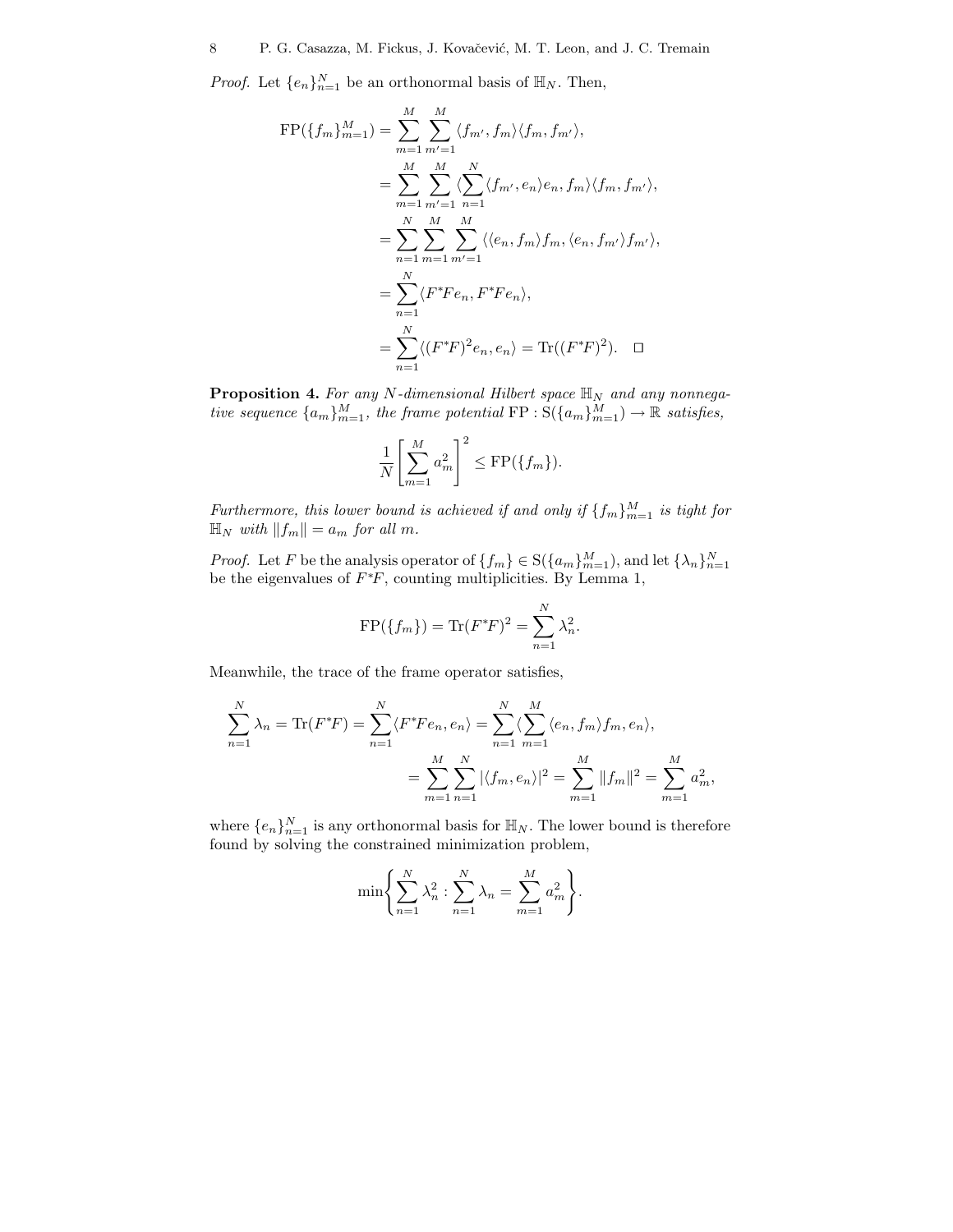Using Lagrange multipliers, the minimum is found to occur precisely when,

$$
\lambda_1 = \dots = \lambda_N = \frac{1}{N} \sum_{m=1}^M a_m^2.
$$

Thus, for any  $\{f_m\} \in S(\{a_m\}_{m=1}^M)$ ,

$$
FP({f_m}) = \sum_{n=1}^{N} \lambda_n^2 \ge \sum_{n=1}^{N} \left[ \frac{1}{N} \sum_{m=1}^{M} a_m^2 \right]^2 = \frac{1}{N} \left[ \sum_{m=1}^{M} a_m^2 \right]^2.
$$

Furthermore, this lower bound is achieved precisely when all the eigenvalues of  $F^*F$  are equal, that is, when  $F^*F = AI$  for some  $A \geq 0$ .  $\Box$ 

Note that the previous result does not imply that this lower bound on the frame potential is optimal. Rather, this bound is only achieved when there exists a tight frame  $\{f_m\}_{m=1}^M$  for  $\mathbb{H}_N$  with  $||f_m|| = a_m$  for all m. We emphasize that this result does not show that such frames actually exist. Indeed, such frames cannot exist when the requisite lengths  $\{a_m\}_{m=1}^M$  violate the fundamental inequality.

These ambiguities will be resolved by the main results of the following section. In particular, we show that there always exists a tight frame of lengths  ${a_m}_{m=1}^M$ , provided  ${a_m}_{m=1}^M$  satisfies the fundamental inequality, and, in the case when the inequality is violated, we determine the true minimum value of the frame potential.

We conclude this section by briefly discussing the minimization of the frame potential in another context. Two sequences  $\{f_m\}_{m=1}^M$ ,  $\{g_m\}_{m=1}^M$   $\subset \mathbb{H}_N$ are *dual frames* if their analysis operators satisfy  $G^*F = I$ , that is, if,

$$
f = \sum_{m=1}^{M} \langle f, f_m \rangle g_m,
$$

for all  $f \in \mathbb{H}_N$ . Any spanning set  $\{f_m\}_{m=1}^M \subset \mathbb{H}_N$  has at least one dual frame, namely the *canonical dual*  $\{f_m\}_{m=1}^M \equiv \{ (F^*F)^{-1}f_m \}_{m=1}^M$  whose synthesis operator  $(F^*F)^{-1}F$  is the pseudoinverse of F. Furthermore, when  $M>N$ , a sequence  $\{f_m\}_{m=1}^M$   $\subset \mathbb{H}_N$  may have an infinite number of dual frames. Nevertheless, the canonical dual has been found to be the "optimal" dual in certain applications [15]. The following result shows that the canonical dual is also the optimal dual from the point of view of the frame potential.

**Proposition 5.** Let  $\{f_m\}_{m=1}^M \subset \mathbb{H}_N$  be a spanning set. Then, the canonical *dual of*  $\{f_m\}_{m=1}^M$  *is the unique dual of minimal frame potential.* 

*Proof.* Let F,  $\tilde{F}$  and G denote the analysis operators of  $\{f_m\}_{m=1}^M$ , its canonical dual, and any arbitrary dual frame, respectively. Note that,

$$
G^*G = \left[\widetilde{F} + (G - \widetilde{F})\right]^* \left[\widetilde{F} + (G - \widetilde{F})\right] = \widetilde{F}^* \widetilde{F} + (G - \widetilde{F})^* (G - \widetilde{F}),
$$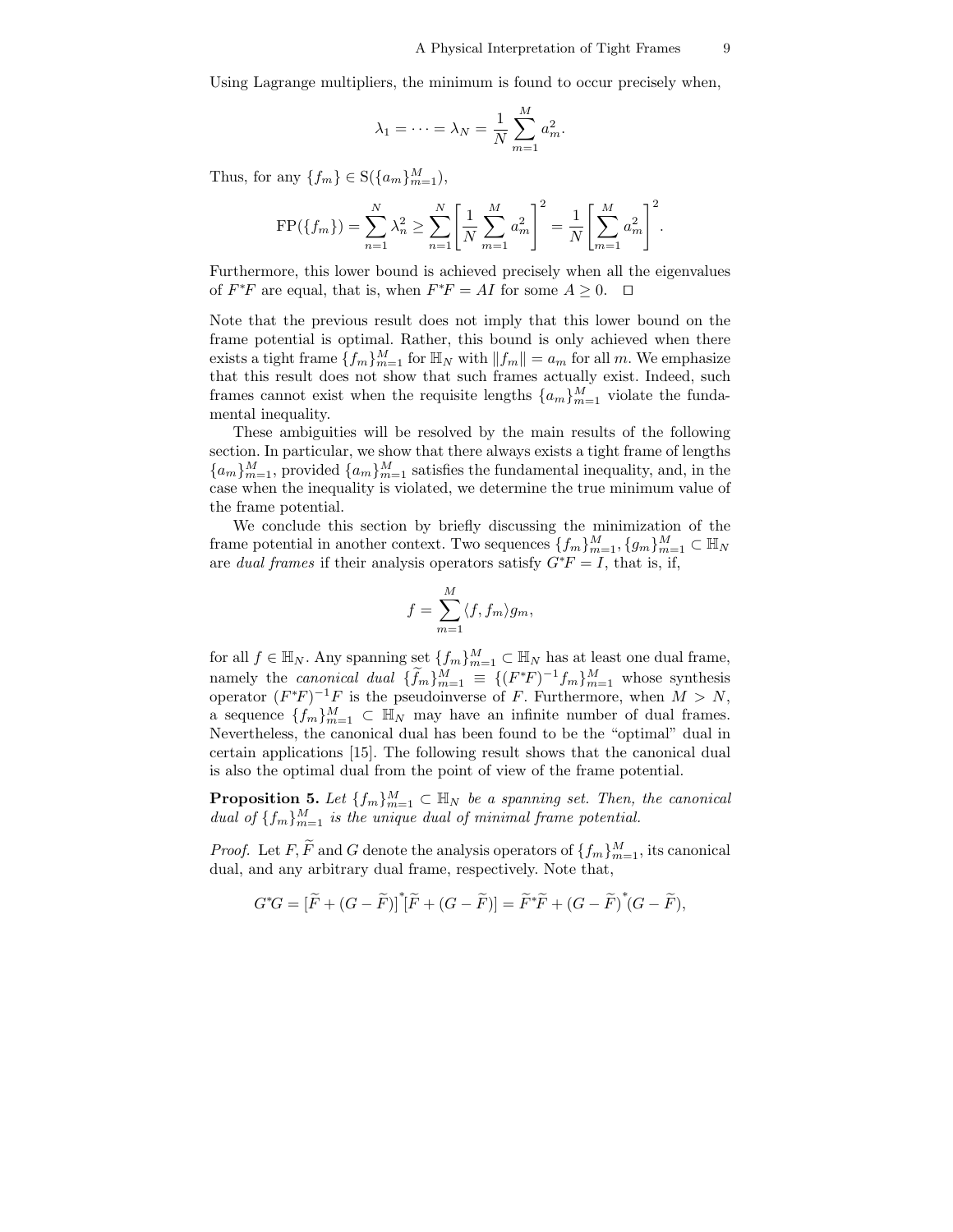as the middle terms vanish,

$$
(G - \widetilde{F})^* \widetilde{F} = G^* F (F^* F)^{-1} - (F^* F)^{-1} F^* F (F^* F)^{-1} = 0.
$$

By Lemma 1, and the fact that  $(G - \widetilde{F})^*(G - \widetilde{F})$  is positive semidefinite,

$$
\begin{aligned} \text{FP}(\{g_m\}) &= \text{Tr}\,(G^*\!G)^2 = \text{Tr}[\widetilde{F}^*\!\widetilde{F} + (G - \widetilde{F})^*(G - \widetilde{F})]^2, \\ &\geq \text{Tr}\,(\widetilde{F}^*\!\widetilde{F}^2) = \text{FP}(\{\widetilde{f}_m\}), \end{aligned}
$$

with equality if and only if  $G = \widetilde{F}$ .  $\Box$ 

Having found the dual of minimal energy, we next characterize those sequences for which the sum of their energy and their dual's energy is minimal.

**Proposition 6.** *A spanning set*  $\{f_m\}_{m=1}^M \subset \mathbb{H}_N$  *is a minimizer of,* 

$$
FP({f_m}_{m=1}^M) + FP({\tilde{f}_m}_{m=1}^M),
$$

*if and only if*  $\{f_m\}_{m=1}^M$  *is a 1-tight frame for*  $\mathbb{H}_N$ *.* 

*Proof.* Let  $\{f_m\}_{m=1}^M \subset \mathbb{H}_N$  be a spanning set, and let  $\{\lambda_n\}_{n=1}^N$  be the eigenvalues of the corresponding frame operator  $F^*F$ , counting multiplicities. As the frame operator of the canonical dual is  $(F^*F)^{-1}$ , Lemma 1 gives,

$$
\text{FP}(\{f_m\}) + \text{FP}(\{\widetilde{f}_m\}) = \text{Tr}((F^*F)^2) + \text{Tr}((F^*F)^{-2}) = \sum_{n=1}^N (\lambda_n^2 + \lambda_n^{-2}).
$$
 (6)

For any  $n, \lambda_n^2 + 1/\lambda_n^2$  is minimized by letting  $\lambda_n = 1$ . Thus, (6) is bounded below by 2N, and this lower bound is achieved if and only if  $F^*F = I$ , that is, if and only if  $\{f_m\}_{m=1}^M \subset \mathbb{H}_N$  is a 1-tight frame for  $\mathbb{H}_N$ . By letting  $\{f_m\}_{m=1}^M$ be the union of orthonormal bases with the required number of zero vectors, we see that such frames exist. Thus, the lower bound is indeed a minimum.  $\Box$ 

### **4 The Fundamental Inequality**

In the first section, we showed that if there exists a tight frame  $\{f_m\}_{m=1}^M$  for  $\mathbb{H}_N$  with  $||f_m|| = a_m$  for all m, then the fundamental inequality,

$$
\max_{m=1,\dots,M} a_m^2 \le \frac{1}{N} \sum_{m=1}^M a_m^2,
$$

is satisfied. Furthermore, in the previous section, we showed that if such frames exist, then they are minimizers of the frame potential  $\text{FP} : \text{S}(\{a_m\}_{m=1}^M) \to \mathbb{R}$ . In this section, we prove that the converse of the first result is true, and demonstrate a partial converse of the second.

To begin, recall that the fundamental inequality may be interpreted as requiring the powers  ${a_m^2}_{m=1}^M$  of a tight frame  ${f_m} \in S({a_m})_{m=1}^M$  to be somewhat uniform in distribution. For a more precise definition of a "uniform distribution" in this context, consider the following result.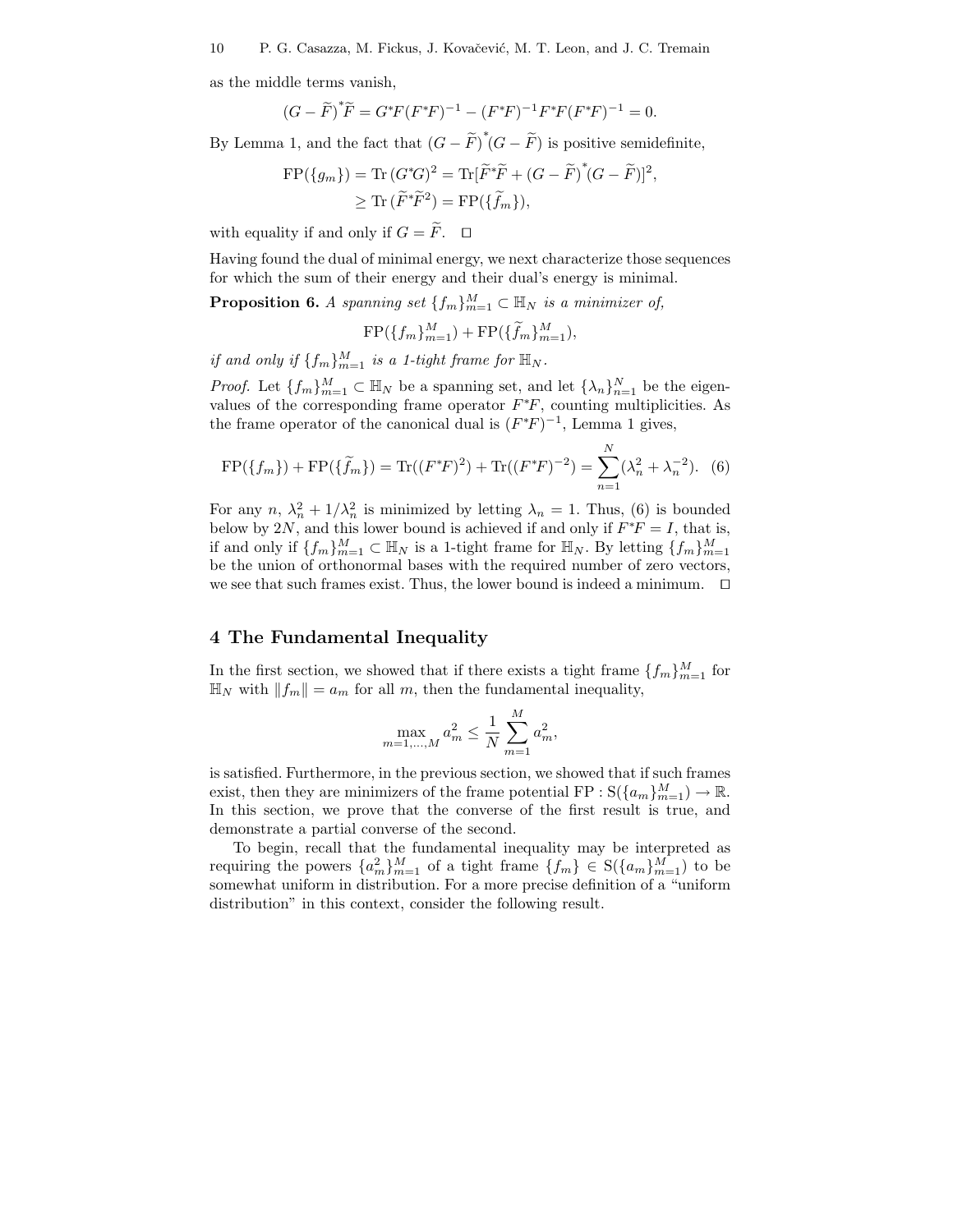**Lemma 2.** For any sequence  ${c_m}_{m=1}^M \subset \mathbb{R}$  with  $c_1 \geq \cdots \geq c_M \geq 0$ , and for *any positive integer* N, there is a unique index  $N_0$  with  $1 \leq N_0 \leq N$ , such *that the inequality, M*

$$
(N-n)c_n > \sum_{m=n+1}^{M} c_m,
$$

*holds for*  $1 \leq n \leq N_0$ *, while the opposite inequality,* 

$$
(N-n)c_n \le \sum_{m=n+1}^{M} c_m,\tag{7}
$$

*holds for*  $N_0 \leq n \leq N$ .

*Proof.* We begin by pointing out an implicit assumption of this result, namely that if  $M < N$ , any summation over an empty set of indices is regarded as zero. Let  $\mathcal I$  be the set of indices such that (7) holds. As  $N \in \mathcal I$ , then  $\mathcal I \neq \emptyset$ . Also, if  $n \in \mathcal{I}$ , then  $n + 1 \in \mathcal{I}$ , since,

$$
[N - (n+1)]c_{n+1} = -c_{n+1} + (N - n)c_{n+1} \le -c_{n+1} + (N - n)c_n,
$$
  

$$
\le -c_{n+1} + \sum_{m=n+1}^{N} c_m = \sum_{m=n+2}^{N} c_m.
$$

 $N_0$  is therefore uniquely defined as the minimum index in  $\mathcal{I}$ .  $\Box$ 

Thus, for a given positive integer  $N$ , the index  $N_0$  is the place in the sequence  ${c_m}_{m=1}^M$  where the terms cease to be larger than the "average" of the smaller remaining terms. Of course, this is not a true average unless  $M = N$ . Neverthe less, one expects the index  $N_0$  to be small if the sequence  $\{c_m\}$  is somewhat evenly distributed, and large if  $\{c_m\}$  varies greatly.

In the context of sequences  $\{f_m\} \in S(\{a_m\}_{m=1}^M) \subset \mathbb{H}_N^M$ , we apply Lemma 2 to the sequence obtained by rearranging the powers  $\{a_m^2\}_{m=1}^M$  in decreasing order. Let the *irregularity* of  $\{a_m\}_{m=1}^M$  be  $N_0 - 1$ , where  $N_0$  is the unique index obtained in this manner. The next result characterizes the fundamental inequality in terms of the irregularity.

**Lemma 3.** *For a postive integer N* , *a nonnegative sequence*  $\{a_m\}_{m=1}^M$  *satisfies the fundamental inequality if and only if the irregularity of*  $\{a_m\}_{m=1}^M$  *is zero.* 

*Proof.* Without loss of generality, we assume  $\{a_m\}_{m=1}^M$  is arranged in decreasing order. Thus,  $\{a_m\}_{m=1}^M$  satisfies the fundamental inequality if and only if,

$$
(N-1)a_1^2 = -a_1^2 + N \max_m a_m^2 \le -a_1^2 + \frac{N}{N} \sum_{m=1}^M a_m^2 = \sum_{m=2}^M a_m^2,
$$

that is, when the index obtained by applying Lemma 2 to  ${a_m^2}_{m=1}^M$  is  $N_0 = 1$ , which is equivalent to an irregularity of  $N_0 - 1 = 0$ .  $\Box$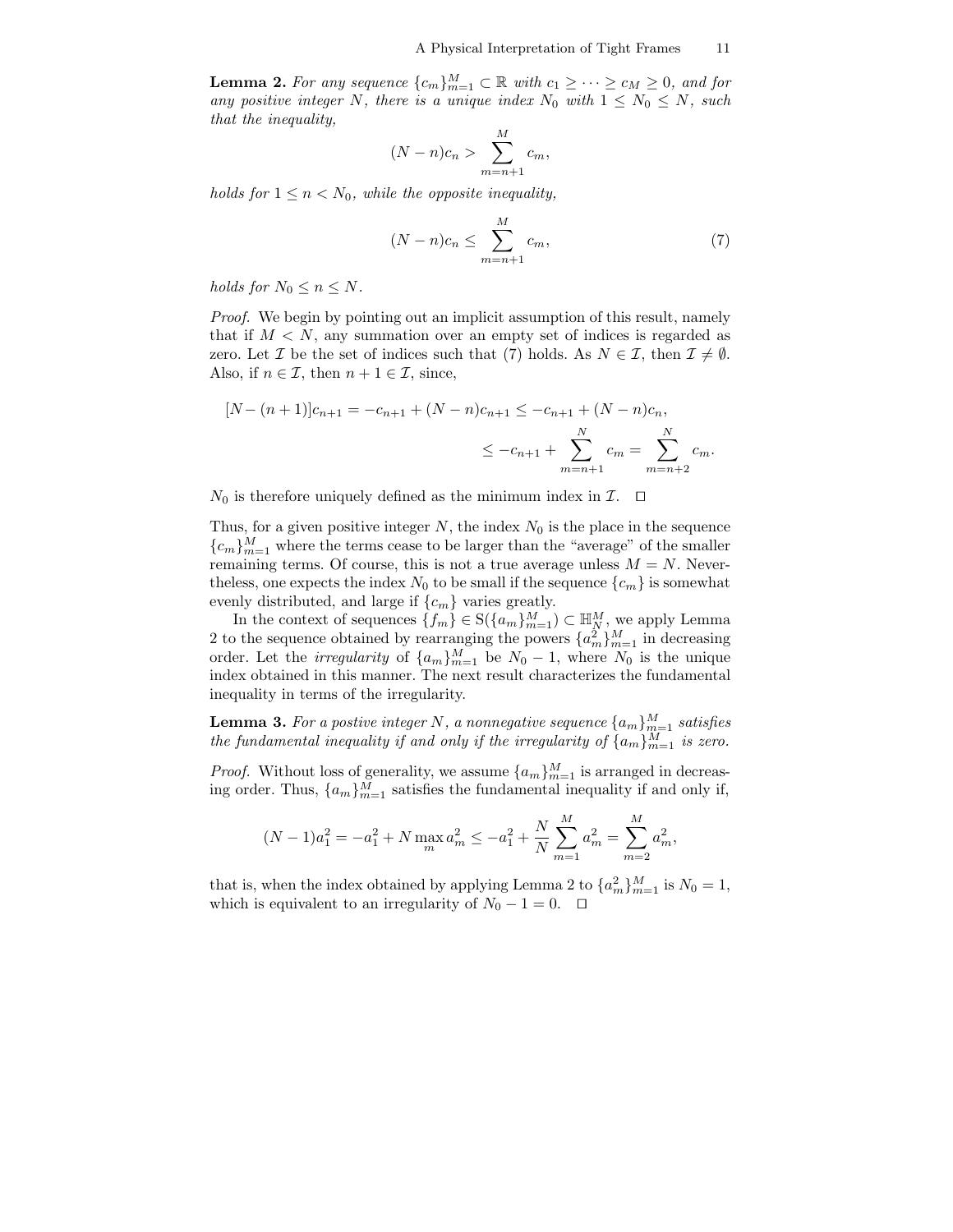Thus, for an arbitrary nonnegative sequence  $\{a_m\}_{m=1}^M$ , the irregularity serves to measure the degree to which the fundamental inequality is violated, and partitions the corresponding points  $\{f_m\}_{m=1}^M$  into two camps, one strong and the other weak. This idea plays a key role in the following result, in which we completely characterize those sequences in equilibrium under the frame force.

**Theorem 1.** Let  $\mathbb{H}_N$  be any N-dimensional Hilbert space, and let  $\{a_m\}_{m=1}^M$ *be a nonnegative decreasing sequence of irregularity*  $N_0 - 1$ *. Then, any local minimizer of the frame potential*  $\text{FP}: S(\{a_m\}_{m=1}^M) \to \mathbb{R}$  *is of the form,* 

$$
\{f_m\}_{m=1}^M=\{f_m\}_{m=1}^{N_0-1}\cup\{f_m\}_{m=N_0}^M,
$$

*where*  ${f_m}_{m=1}^{N_0-1}$  *is an orthogonal sequence for whose orthogonal complement the sequence*  $\{f_m\}_{m=N_0}^M$  *is tight. Moreover,*  $\{f_m\}_{m=N_0}^M$  *is a tight frame for this complement when the number of nonzero elements of*  $\{a_m\}_{m=1}^M$  *is at least* N.

*Proof.* Let F be the analysis operator of a local minimizer  $\{f_m\}$  of the frame potential FP :  $S(\{a_m\}_{m=1}^M) \to \mathbb{R}$ . Let  $\{\lambda_j\}_{j=1}^J$  be the nonnegative decreasing sequence of the distinct eigenvalues of  $F^*F$ , and let  $\{E_j\}_{j=1}^J$  be the corresponding sequence of mutually orthogonal eigenspaces. Consider the sequence of indexing sets,

$$
\{\mathcal{I}_j\}_{j=1}^J, \quad \mathcal{I}_j \equiv \{m : F^*Ff_m = \lambda_j f_m\} \equiv \{m : f_m \in E_j\} \subseteq \{1, \ldots, M\}.
$$

The remainder of the argument is outlined in the form of seven claims:

- 1. Each  $f_m$  is an eigenvector for  $F^*F$ .
- 2. For any  $j = 1, \ldots, J$ ,  $\{f_m\}_{m \in \mathcal{I}_j}$  is  $\lambda_j$ -tight for  $E_j$ .
- 3. For any  $j < J$ ,  $\{f_m\}_{m \in \mathcal{I}_j}$  is linearly independent.
- 4. For any  $j < J$ ,  $(1/\sqrt{\lambda_j})\{f_m\}_{m \in \mathcal{I}_j}$  is an orthonormal basis for  $E_j$ .
- 5.  $(N M + |\mathcal{I}_J|)\lambda_J = \sum_{m \in \mathcal{I}_J} a_m^2$ .
- 6.  $\{N_0,\ldots,M\}\subseteq \mathcal{I}_J$ .
- 7.  $\{N_0, \ldots, M\} = \mathcal{I}_J$ .

*Claim 1: Each*  $f_m$  *is an eigenvector for*  $F^*F$ . The proof of this claim is essentially the same as that of Theorem 7.3 in [2]. As such, we only provide a brief sketch of the argument. For any  $m = 1, \ldots, M$ , consider the function obtained by allowing the mth argument of the frame potential to vary, while holding the others constant at the minimizer  $\{f_m\}$ ,

$$
\text{FP}_m : \mathbb{H}_N \to \mathbb{R}, \quad \text{FP}_m(f) = a_m^4 + \sum_{m' \neq m} |\langle f, f_{m'} \rangle|^2 + \text{FP}(\{f_{m'}\}_{m' \neq m}).
$$

Clearly,  $f_m$  is a local minimizer of the constrained function  $\operatorname{FP}_m : \operatorname{S}(a_m) \to \mathbb{R}$ . Thus, there exists  $c \in \mathbb{R}$  for which the corresponding Lagrange equation,

$$
\nabla \mathbf{F} \mathbf{P}_m(f) = c \nabla ||f||^2,
$$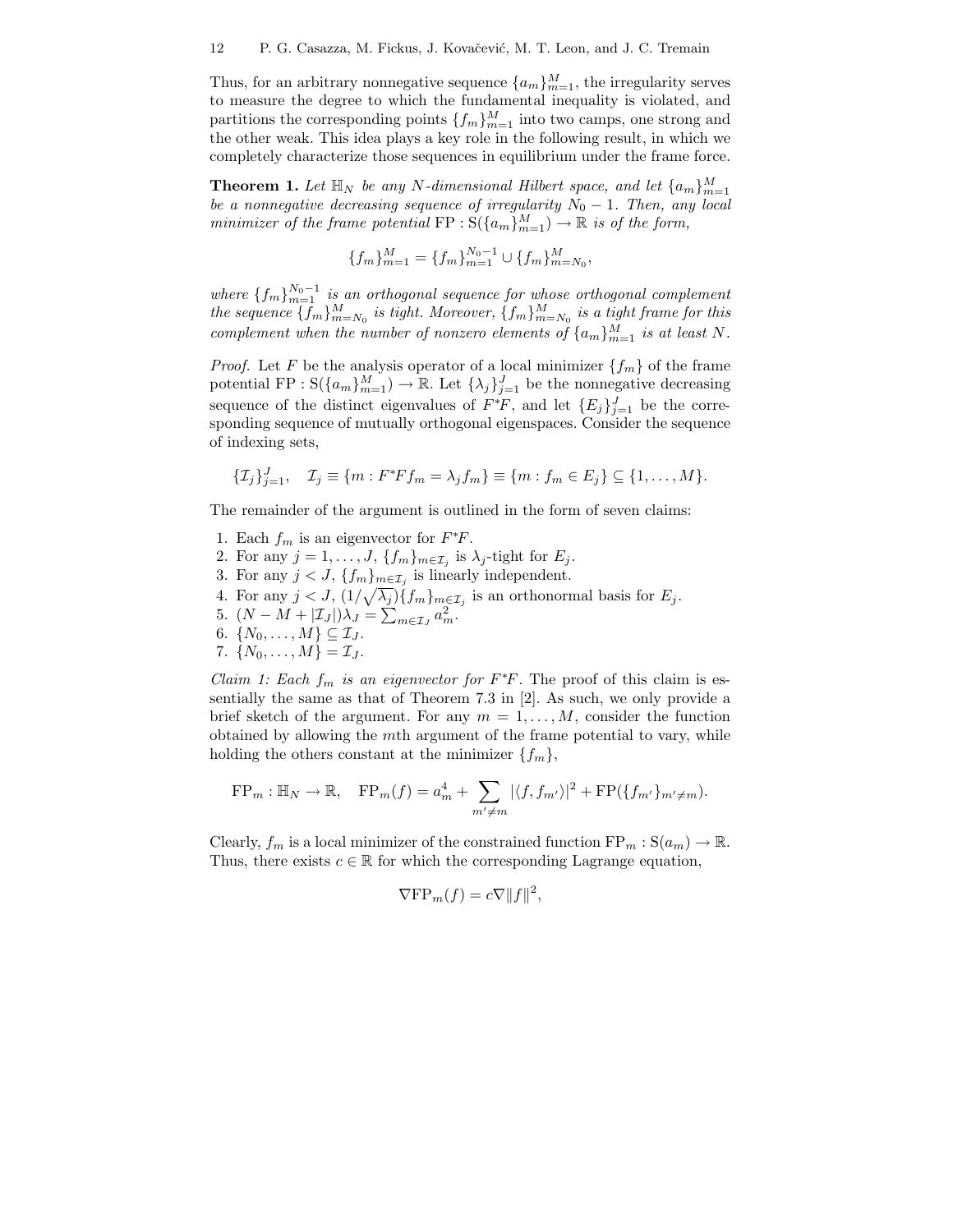is satisfied at  $f = f_m$ . An explicit derivation of these gradients then reveals that  $F^*Ff_m = (1 + c/2)f_m$ . Since m is arbitrary, the claim is demonstrated.

As a consequence of the first claim, the elements of the minimizer  $\{f_m\}_{m=1}^M$ are partitioned according to the eigenvalues. To be precise, we have,

$$
\bigcup_{j=1}^J \mathcal{I}_j = \{1,\ldots,M\}, \quad \mathcal{I}_j \cap \mathcal{I}_{j'} = \emptyset \quad \forall j \neq j',
$$

where, without loss of generality, we regard  $m \in \mathcal{I}_J$  if  $f_m = 0$ .

*Claim 2: For any*  $j = 1, \ldots, J$ ,  $\{f_m\}_{m \in \mathcal{I}_j}$  *is*  $\lambda_j$ -tight for  $E_j$ . Fix  $j = 1, \ldots, J$ , and let  $F_j: E_j \to \mathbb{C}^{|\mathcal{I}_j|}$  be the anaylsis operator of  $\{f_m\}_{m \in \mathcal{I}_j}$ . Note that as the distinct eigenspaces of  $F^*F$  are mutually orthogonal, then  $\langle f, f_m \rangle = 0$  for any  $f \in E_j$  and any  $m \notin \mathcal{I}_j$ . Thus, for any  $f \in E_j$ ,

$$
\lambda_j f = F^*F f = \sum_{m=1}^M \langle f, f_m \rangle f_m = \sum_{m \in \mathcal{I}_j} \langle f, f_m \rangle f_m = F_j^*F_jf,
$$

and so  $F_j^* F_j : E_j \to E_j$  satisfies  $F_j^* F_j = \lambda_j I$ , yielding the claim.

*Claim 3: For any*  $j < J$ ,  $\{f_m\}_{m \in \mathcal{I}_j}$  *is linearly independent.* Assume to the contrary that  $\{f_m\}_{m\in\mathcal{I}_j}$  is linearly dependent for some  $j = 1, \ldots, J - 1$ . We find a sequence of parametrized curves  ${g_m}_{m=1}^M$  :  $(-1,1) \rightarrow S({a_m}_{m=1}^M)$ , such that  ${g_m(0)}_{m=1}^M = {f_m}_{m=1}^M$ , and for which,

$$
FP({g_m(t)}_{m=1}^M) < FP({f_m}_{m=1}^M),
$$

for all  $0 \neq t \in (-1, 1)$ , contradicting the global assumption that  $\{f_m\}_{m=1}^M$  is a local minimizer of the frame potential. To begin, fix  $h \in E_J$  with  $||h|| = 1$ . Since  $\{f_m\}_{m\in\mathcal{I}_j}$  is linearly dependent, there exists a nonzero sequence of complex scalars  $\{z_m\}_{m\in\mathcal{I}_j}$  such that  $|z_m|\leq 1/2$  for all  $m\in\mathcal{I}_j$ , and for which,

$$
\sum_{m \in \mathcal{I}_j} \overline{z_m} a_m f_m = 0.
$$

For any  $t \in (-1, 1)$ , consider  $\{g_m(t)\}_{m=1}^M \subset \mathbb{H}_N$  given by,

$$
g_m(t) = \begin{cases} \sqrt{1 - t^2 |z_m|^2} f_m + t z_m a_m h, & m \in \mathcal{I}_j, \\ f_m, & m \notin \mathcal{I}_j. \end{cases}
$$

Clearly,  ${g_m(0)}_{m=1}^M = {f_m}_{m=1}^M$ . We now derive a Taylor approximation of  $FP({g_m(\cdot)}_{m=1}^M):(-1,1) \to \mathbb{R}$  around  $t = 0$ . By the product rule,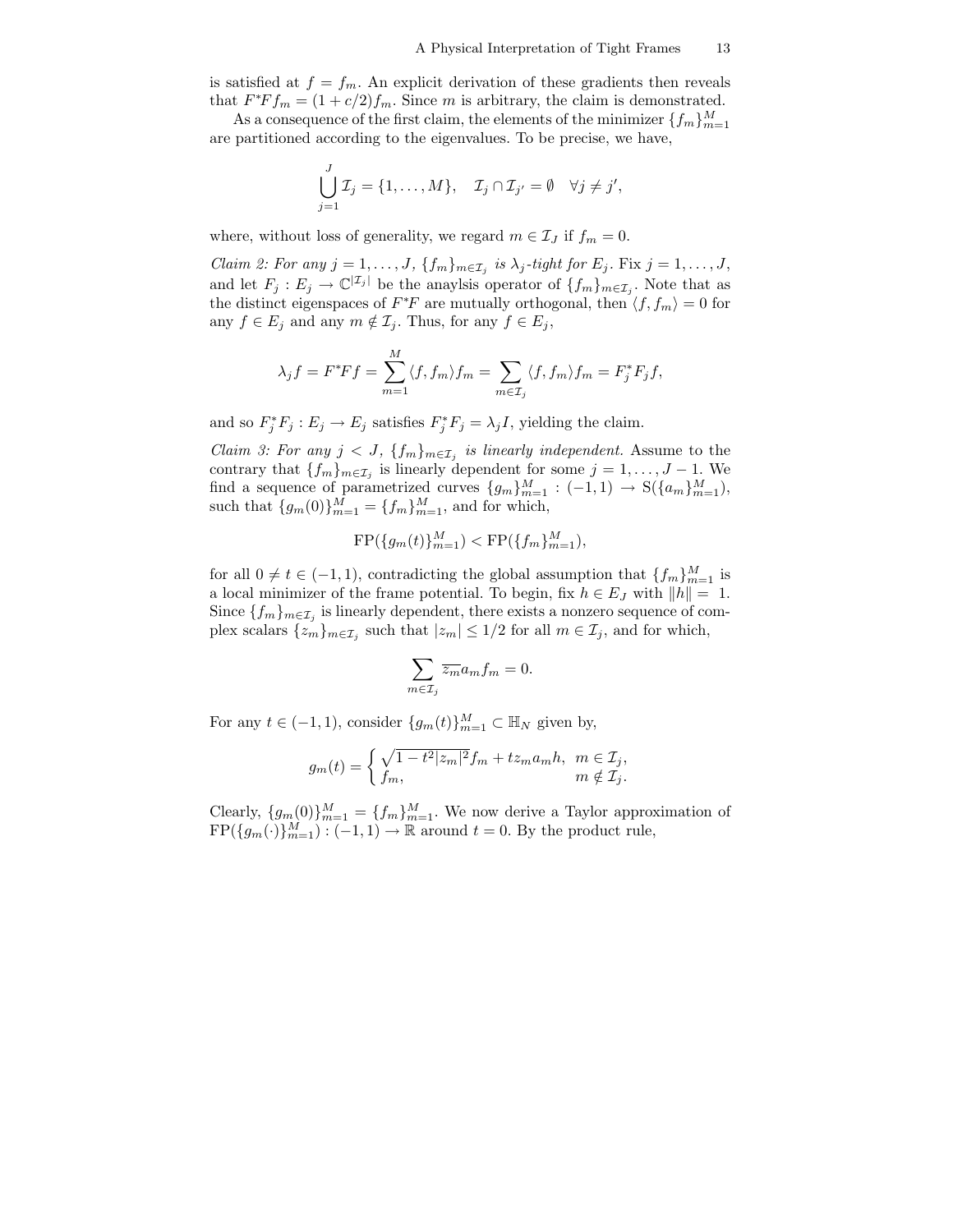$$
\frac{\mathrm{d}}{\mathrm{d}t} \mathrm{FP}(\{g_m(t)\}) = 4 \mathrm{Re} \sum_{m=1}^{M} \sum_{m'=1}^{M} \langle g'_m, g_{m'} \rangle \langle g_{m'}, g_m \rangle,
$$
\n
$$
\frac{\mathrm{d}^2}{\mathrm{d}t^2} \mathrm{FP}(\{g_m(t)\}) = 4 \mathrm{Re} \sum_{m=1}^{M} \sum_{m'=1}^{M} \left\{ \langle g''_m, g_{m'} \rangle \langle g_{m'}, g_m \rangle + \langle g'_m, g'_{m'} \rangle \langle g_{m'}, g_m \rangle + \langle g'_m, g_{m'} \rangle \langle g_{m'}, g'_m \rangle \right\}.
$$

Meanwhile, for any  $m=1,\ldots,M,$ 

$$
g_m(0) = f_m, \ g'_m(0) = \begin{cases} z_m a_m h, & m \in \mathcal{I}_j, \\ 0, & m \notin \mathcal{I}_j, \end{cases} \ g''_m(0) = \begin{cases} -|z_m|^2 f_m, & m \in \mathcal{I}_j, \\ 0, & m \notin \mathcal{I}_j. \end{cases}
$$

Thus, the first-order Taylor coefficient is,

$$
\frac{\mathrm{d}}{\mathrm{d}t} \mathrm{FP}(\{g_m(t)\})\Big|_{t=0} = 4 \mathrm{Re} \sum_{m \in \mathcal{I}_j} \sum_{m'=1}^M \langle z_m a_m h, f_{m'} \rangle \langle f_{m'}, f_m \rangle,
$$
  

$$
= 4 \mathrm{Re} \sum_{m \in \mathcal{I}_j} \langle F^* F z_m a_m h, f_m \rangle = 4 \lambda_J \mathrm{Re} \sum_{m \in \mathcal{I}_j} z_m a_m \langle h, f_m \rangle = 0,
$$

where  $\langle h, f_m \rangle = 0$  for all  $m \in \mathcal{I}_j$ , as  $j \neq J$ . As the first-order coefficient is zero, we compute the second-order coefficient,

$$
\frac{1}{2} \frac{d^2}{dt^2} FP(\lbrace g_m(t) \rbrace) \Big|_{t=0} = 2 \text{Re} \Bigg\{ \sum_{m \in \mathcal{I}_j} \sum_{m'=1}^M \langle -|z_m|^2 f_m, f_{m'} \rangle \langle f_{m'}, f_m \rangle \n+ \sum_{m \in \mathcal{I}_j} \sum_{m' \in \mathcal{I}_j} [\langle z_m a_m h, z_{m'} a_{m'} h \rangle \langle f_{m'}, f_m \rangle + \langle z_m a_m h, f_{m'} \rangle \langle z_{m'} a_{m'} h, f_m \rangle] \n+ \sum_{m \in \mathcal{I}_j} \sum_{m'=1}^M \langle z_m a_m h, f_{m'} \rangle \langle f_{m'}, z_m a_m h \rangle \Bigg\}.
$$

To begin simplifying this expression, note that,

$$
\sum_{m\in\mathcal{I}_j}\sum_{m'=1}^M \langle -|z_m|^2 f_m, f_{m'}\rangle \langle f_{m'}, f_m\rangle = -\sum_{m\in\mathcal{I}_j} |z_m|^2 \langle F^* F f_m, f_m\rangle,
$$
  

$$
= -\sum_{m\in\mathcal{I}_j} |z_m|^2 \lambda_j \langle f_m, f_m\rangle = -\lambda_j \sum_{m\in\mathcal{I}_j} |z_m|^2 a_m^2.
$$

Next, the definition of  $\{z_m\}$  and the fact that  $\langle h, f_m \rangle = 0$  for  $m \in \mathcal{I}_j$  gives,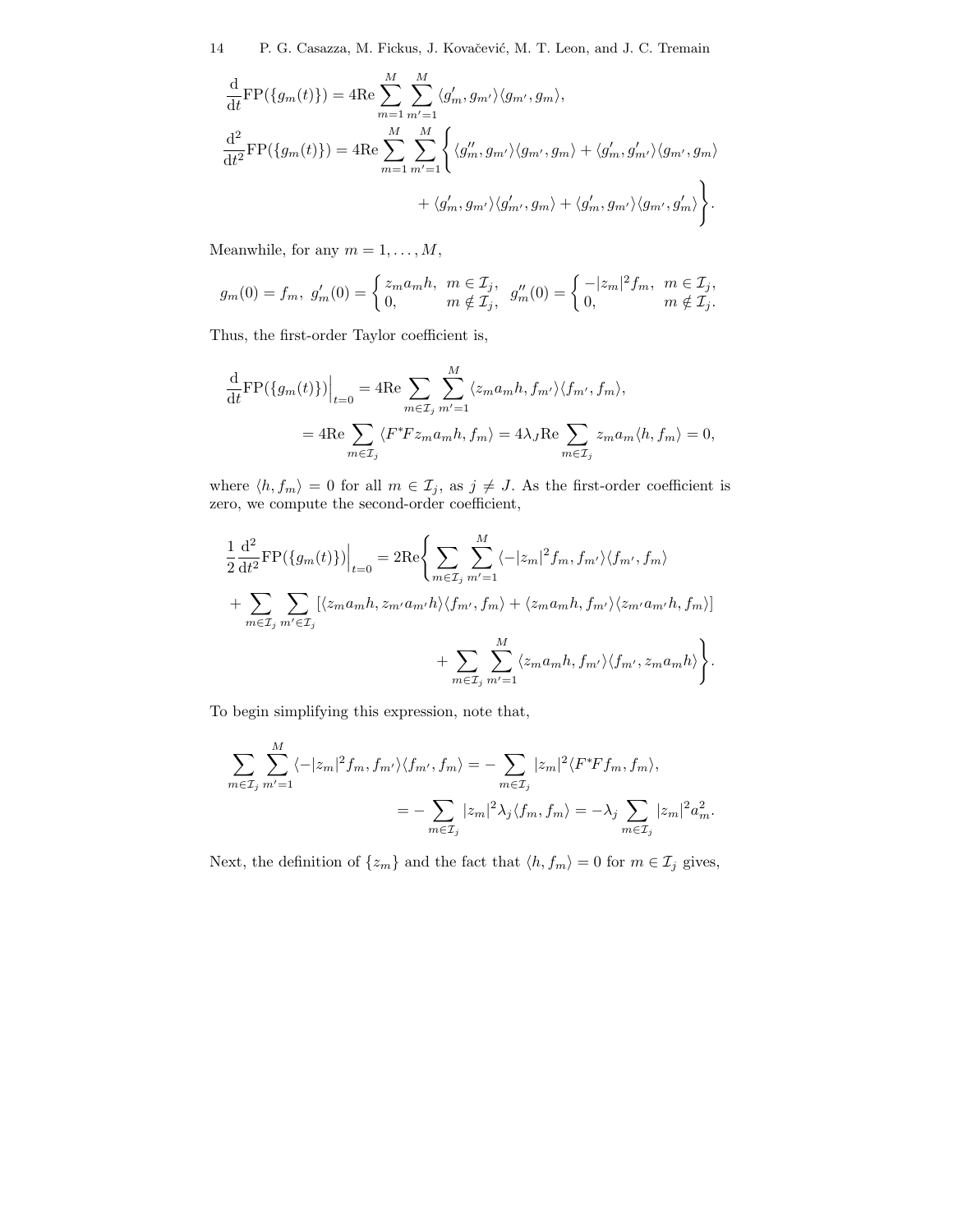$$
\sum_{m\in\mathcal{I}_j} \sum_{m'\in\mathcal{I}_j} [\langle z_m a_m h, z_{m'} a_{m'} h \rangle \langle f_{m'}, f_m \rangle + \langle z_m a_m h, f_{m'} \rangle \langle z_{m'} a_{m'} h, f_m \rangle]
$$
  
= 
$$
\sum_{m\in\mathcal{I}_j} \sum_{m'\in\mathcal{I}_j} \|h\|^2 \langle \overline{z_{m'}} a_{m'} f_{m'}, \overline{z_m} a_m f_m \rangle = \left\| \sum_{m\in\mathcal{I}_j} \overline{z_m} a_m f_m \right\|^2 = \|0\|^2 = 0.
$$

Finally,

$$
\sum_{m\in\mathcal{I}_j}\sum_{m'=1}^M \langle z_m a_m h, f_{m'} \rangle \langle f_{m'}, z_m a_m h \rangle = \sum_{m\in\mathcal{I}_j} |z_m|^2 a_m^2 \langle F^* F h, h \rangle,
$$
  

$$
= \sum_{m\in\mathcal{I}_j} |z_m|^2 a_m^2 \lambda_J \langle h, h \rangle = \lambda_J \sum_{m\in\mathcal{I}_j} |z_m|^2 a_m^2.
$$

Thus, the second-order Taylor coefficient is,

$$
\frac{1}{2} \frac{d^{2}}{dt^{2}} \text{FP}(\{g_{m}(t)\})\Big|_{t=0} = 2(\lambda_{j} - \lambda_{J}) \sum_{m \in \mathcal{I}_{j}} |z_{m}|^{2} a_{m}^{2}.
$$

To determine the sign of this coefficient, note that  $\lambda_j > \lambda_j$  since  $j < J$ . Also, the sequence  $\{z_m\}_{m=1}^M$  is nonzero, by assumption. Furthermore, since  $\mathcal{I}_J$  contains the indices of any zero elements of  $\{f_m\}_{m=1}^M$  by decree, then  $a_m = ||f_m|| > 0$  for all  $m \in \mathcal{I}_j$ . Thus, the second-order coefficient is negative. An explicit, straightforward computation reveals that the third derivative of  $FP({g_m(t)})$  is bounded near zero. Thus, by Taylor's theorem,  $\text{FP}(\{g_m(t)\}_{m=1}^M) < \text{FP}(\{f_m\}_{m=1}^M)$  for all sufficiently small t, a contradiction.

*Claim 4: For any*  $j < J$ ,  $(1/\sqrt{\lambda_j})\{f_m\}_{m \in \mathcal{I}_j}$  *is an orthonormal basis for*  $E_j$ *.* First note that since  $j < J$ , then  $\lambda_j > \lambda_j \geq 0$ . This, combined with the previous two claims, gives that  $\{f_m\}_{m\in\mathcal{I}_j}$  is a linearly independent  $\lambda_j$ -tight frame for  $E_j$ . As a tight frame is necessarily a spanning set,  $\{f_m\}_{m\in\mathcal{I}_j}$  is a basis for  $E_j$ . Thus,  $|\mathcal{I}_j| = \dim E_j$ , and so the analysis operator  $F_j : E_j \to \mathbb{C}^{|\mathcal{I}_j|}$ which already satisfies  $F_j^* F_j = \lambda_j I$  must also satisfy  $F_j F_j^* = \lambda_j I$ . Letting  ${e_m}_{m \in \mathcal{I}_J}$  be the standard basis for  $C^{|\mathcal{I}_j|}$ , we have that for any  $m, m' \in \mathcal{I}_j$ ,

$$
\langle f_m, f_{m'} \rangle = \langle F_j^* e_m, F_j^* e_{m'} \rangle = \langle F_j F_j^* e_m, e_{m'} \rangle = \lambda_j \langle e_m, e_{m'} \rangle.
$$

Thus,  $\{f_m\}_{m \in \mathcal{I}_j}$  is orthogonal and  $a_m^2 = ||f_m||^2 = \lambda_j$  for all  $m \in \mathcal{I}_j$ .

*Claim 5:*  $(N - M + |\mathcal{I}_J|)\lambda_J = \sum_{m \in \mathcal{I}_J} a_m^2$ . For any  $j < J$ , the previous claim gives that  $\{f_m\}_{m\in\mathcal{I}_j}$  is a basis for  $E_j$ . Thus,

$$
M = \sum_{j=1}^{J} |\mathcal{I}_j| = |\mathcal{I}_J| + \sum_{j=1}^{J-1} |\mathcal{I}_j| = |\mathcal{I}_J| + \sum_{j=1}^{J-1} \dim E_j = |\mathcal{I}_J| + N - \dim E_J.
$$

By the second claim,  $\{f_m\}_{m \in \mathcal{I}_J}$  is  $\lambda_J$ -tight for  $E_J$ . Thus, by Proposition 1,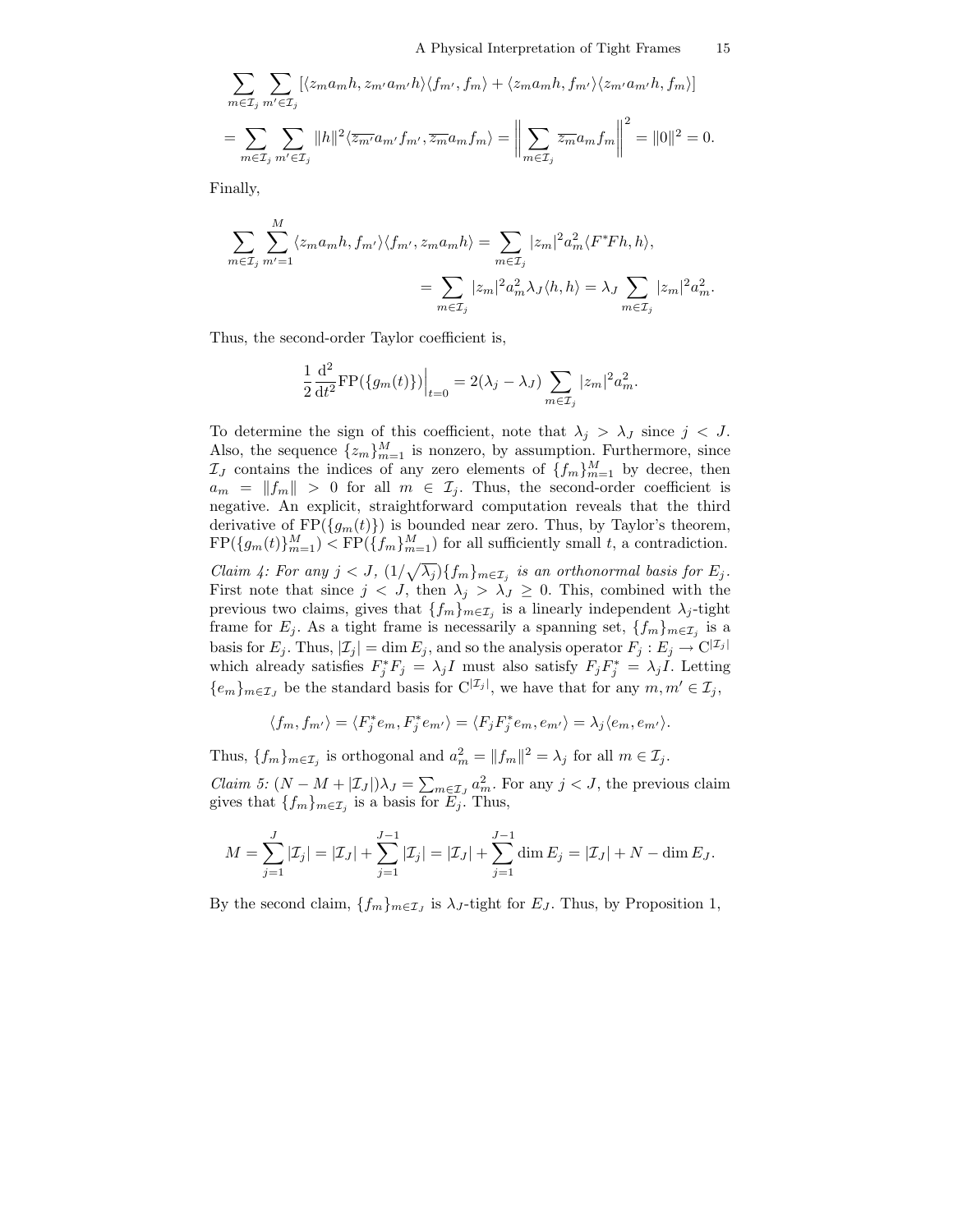$$
(N - M + |\mathcal{I}_J|)\lambda_J = (\dim E_J)\lambda_J = \sum_{m \in \mathcal{I}_J} a_m^2.
$$

*Claim 6:*  $\{N_0, \ldots, M\} \subseteq \mathcal{I}_J$ . We prove the complement inclusion, namely  $\mathcal{I}_{J}^{C} \subseteq \{1, \ldots, N_{0} - 1\}$ . Take any  $n \in \mathcal{I}_{j} \subset \mathcal{I}_{J}^{C}$ . Using the previous claim and the fact that  ${a_m^2}_{m=1}^M$  is decreasing, note that,

$$
\sum_{m=n+1}^{M} a_m^2 = |\mathcal{I}_J \cap \{1, ..., n\}|a_n^2 + \sum_{m=n+1}^{M} a_m^2 - |\mathcal{I}_J \cap \{1, ..., n\}|a_n^2,
$$
\n
$$
\leq \sum_{m \in \mathcal{I}_J, m=1}^{n} a_m^2 + \sum_{m=n+1}^{M} a_m^2 - |\mathcal{I}_J \cap \{1, ..., n\}|a_n^2,
$$
\n
$$
= \sum_{m \in \mathcal{I}_J} a_m^2 + \sum_{m \in \mathcal{I}_J, m=n+1}^{M} a_m^2 - |\mathcal{I}_J \cap \{1, ..., n\}|a_n^2,
$$
\n
$$
< [N - M + |\mathcal{I}_J| + |\mathcal{I}_J^C \cap \{n+1, ..., M\}| - |\mathcal{I}_J \cap \{1, ..., n\}|]a_n^2,
$$
\n
$$
= [N - M + |\{n+1, ..., N\}|]a_n^2 = (N - n)a_n^2.
$$

As defined in Lemma 2, the index  $N_0$  is the starting point at which the opposite inequality begins to hold. Thus,  $n < N_0$ , that is,  $n \in \{0, ..., N_0 - 1\}$ .

*Claim 7:*  $\{N_0, \ldots, M\} = \mathcal{I}_J$ . By the previous claim, it suffices to show  $\{1,\ldots,N_0-1\}\cap\mathcal{I}_J=\emptyset$ . Assume to the contrary that  $\{1,\ldots,N_0-1\}\cap\mathcal{I}_J\neq\emptyset$ , with minimal index  $n_0$  and maximal index  $n_1$ . Applying Proposition 1 along with the second and fifth claims gives,

$$
[N-M+|\mathcal{I}_J|-1]a_{n_0}^2 \leq [N-M+|\mathcal{I}_J|]\lambda_J - a_{n_0}^2 \leq \sum_{m \in \mathcal{I}_J, m > n_0} a_m^2.
$$

When applied to the sequence  $\{a_m^2\}_{m \in \mathcal{I}_J}$ , Lemma 2 then guarantees a similar inequality holds at  $n_1$ ,

$$
[N-M+|\mathcal{I}_J| - |\{1,\ldots,n_1\} \cap \mathcal{I}_J|]a_{n_1}^2 \leq \sum_{m \in \mathcal{I}_J, m > n_1} a_m^2.
$$

By the previous claim and the definition of  $n_1$ , this reduces to,

$$
[N - (N_0 - 1)]a_{N_0 - 1}^2 \le [N - M + |\{N_0, \dots, M\}|]a_{n_1}^2 \le \sum_{m = N_0}^{M} a_m^2.
$$

However, the definition of the irregularity  $N_0$  gives that,

$$
(N-n)a_n^2 > \sum_{m=n+1}^{M} a_m^2,
$$

for all  $n < N_0$ , which is a contradiction when  $n = N_0 - 1$ .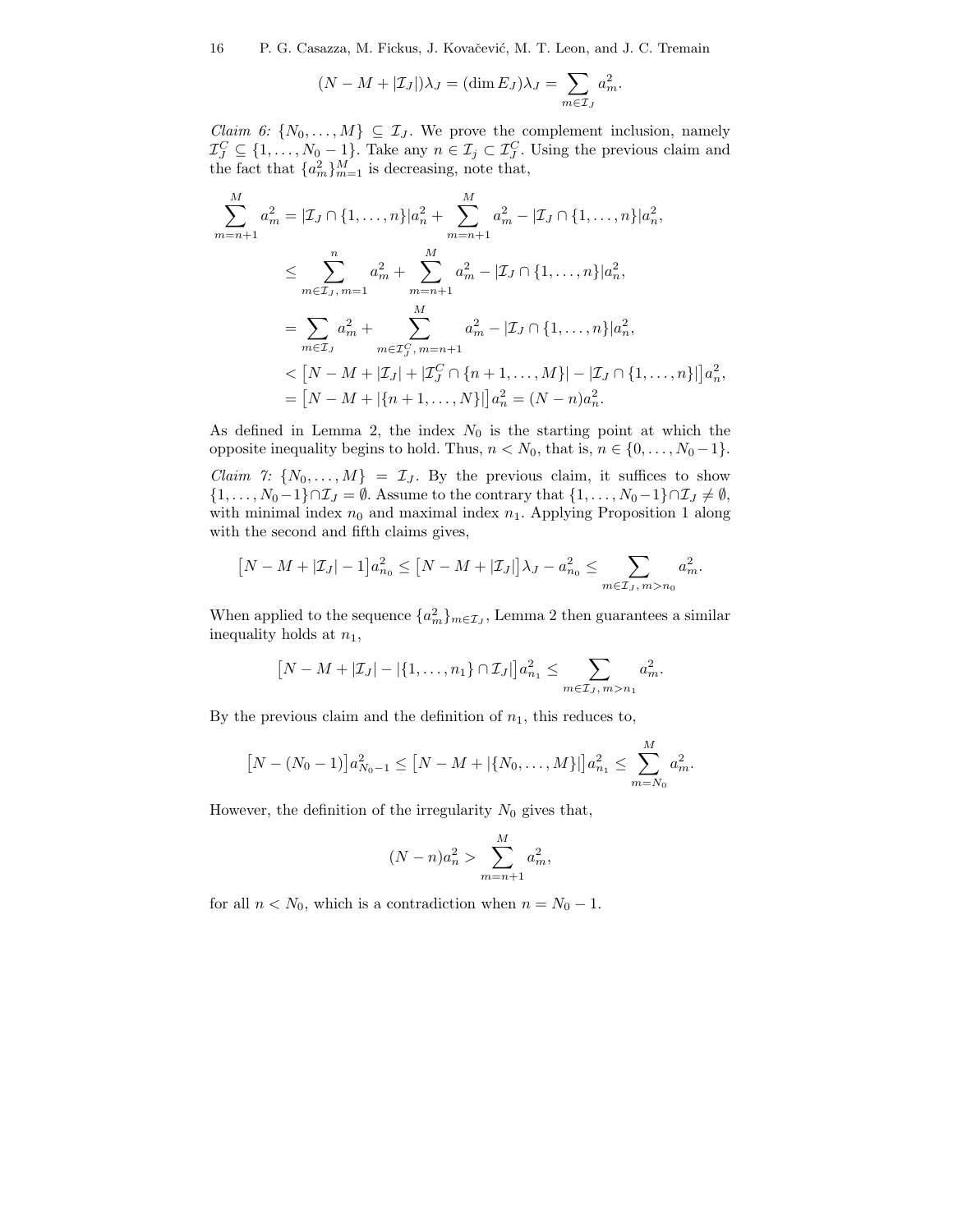To complete the proof we need only summarize our progress. By the first and seventh claim,

$$
\{f_m\}_{m=1}^M = \{f_m\}_{m \in \mathcal{I}_J^C} \cup \{f_m\}_{m \in \mathcal{I}_J} = \{f_m\}_{m=1}^{N_0 - 1} \cup \{f_m\}_{N_0}^M,
$$

where, by the fourth claim,  $\{f_m\}_{m=1}^{N_0-1}$  is an orthogonal basis for  $\text{Span}\{E_j\}_{j=1}^{J-1}$ , and, by the second claim,  $\{f_m\}_{m=N_0}^M$  is tight for  $E_J$ , which is the orthogonal complement of  $\text{Span}\{f_m\}_{m=N_0}^M = \text{Span}\{E_j\}_{j=1}^{J-1}$ . Finally, in the case where the number of nonzero elements of  $\{a_m\}_{m=1}^M$  is at least N, then at least one element of  $\{f_m\}_{m=N_0}^M$  is nonzero. By Proposition 1, the corresponding tightness constant is then positive, and so  $\{f_m\}_{m=N_0}^M$  is a tight frame.  $\Box$ 

We note that for the special case of  $a_m = 1$  for all m, this result reduces to the main result of Benedetto and Fickus [2]. As a consequence of Theorem 1, we next demonstrate the sufficiency of the fundamental inequality, answering the question that began our chapter.

**Corollary 1.** Let  $\mathbb{H}_N$  be an N-dimensional Hilbert space, and let  $\{a_m\}_{m=1}^M$  be *a* nonzero nonnegative sequence. Then, there exists a tight frame  $\{f_m\}_{m=1}^M$  for  $\mathbb{H}_N$  with  $\|f_m\| = a_m$  for all  $m$  if and only if  $\{a_m\}_{m=1}^M$  satisfies the fundamental *inequality.*

*Proof.* The necessity of the fundamental inequality is given by Proposition 1. For the converse, let  ${a_m}_{m=1}^M$  satisfy the fundamental inequality. By Lemma 3, the regularity  $N_0-1$  of  $\{a_m\}_{m=1}^M$  is zero. Next, note that the frame potential is clearly continuous over the compact set  $S({a_m}_{m=1}^M)$ , and thus has a global minimizer  $\{f_m\} \in S(\{a_m\}_{m=1}^M)$ . As global minimizers are necessarily local, Theorem 1 gives that  $\{f_m\}_{m=1}^M$  is of the form,

$$
\{f_m\}_{m=1}^M = \{f_m\}_{m=1}^0 \cup \{f_m\}_{m=1}^M,
$$

where  $\{f_m\}_{m=1}^M$  is tight for the orthogonal complement of  $\{f_m\}_{m=1}^0 = \emptyset$ , namely  $\mathbb{H}_N$ . By combining Proposition 1 with the fact that  $\{a_m\}_{m=1}^M$  is nonzero, we conclude the tightness constant is positive.  $\Box$ 

As another corollary of Theorem 1, we improve upon Proposition 4 by finding the actual minimum value of the frame potential when the fundamental inequality is violated.

**Corollary 2.** Let  $\mathbb{H}_N$  be any N-dimensional Hilbert space, and let  $\{a_m\}_{m=1}^M$ *be a nonnegative decreasing sequence of irregularity*  $N_0 - 1$ *. Then, any local minimizer of the frame potential*  $\text{FP} : \text{S}(\{a_m\}_{m=1}^M) \rightarrow \mathbb{R}$  *is also a global minimizer, and the minimum value is,*

$$
\sum_{m=1}^{N_0-1} a_m^4 + \frac{1}{N - N_0 + 1} \left[ \sum_{m=N_0}^M a_m^2 \right]^2.
$$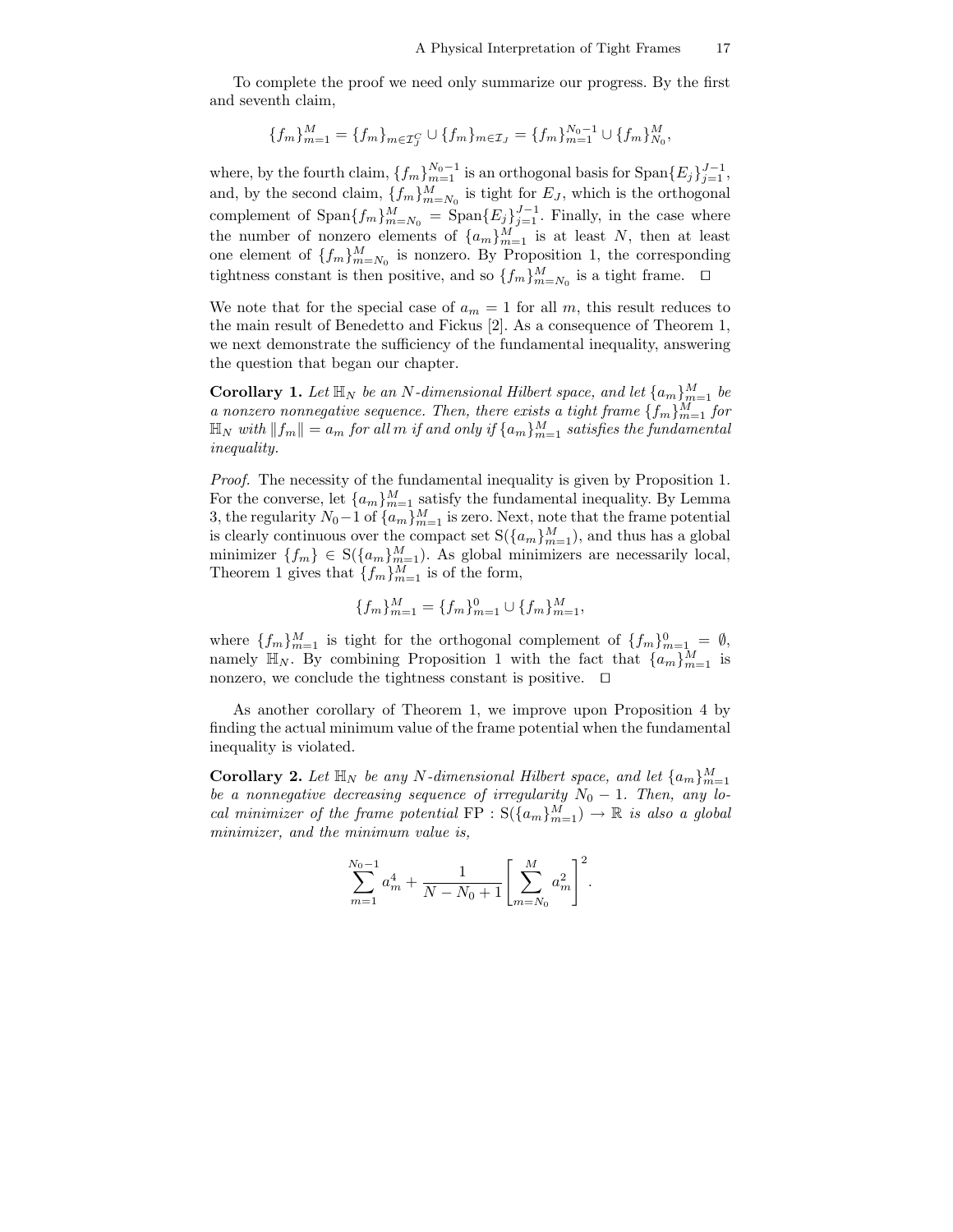*Proof.* First note that the frame potential is continuous over the compact set  $S({a_m}_{m=1}^M)$ , and thus has at least one local minimizer. By Theorem 1, any local minimizer of the frame potential consists of an orthogonal sequence  ${f_m}_{m=1}^{N_0-1}$  for whose orthogonal complement the sequence  ${f_m}_{m=N_0}^M$  is tight. We compute the frame potential of any such sequence. Since  $\langle f_m, f_{m'} \rangle = 0$ for any  $m' \neq m = 1, ..., N_0 - 1$ ,

$$
\begin{aligned} \text{FP}(\{f_m\}_{m=1}^M) &= \sum_{m=1}^{N_0 - 1} |\langle f_m, f_m \rangle|^2 + \sum_{m=N_0}^M \sum_{m'=N_0}^M |\langle f_m, f_{m'} \rangle|^2, \\ &= \sum_{m=1}^{N_0 - 1} a_m^4 + \text{FP}(\{f_m\}_{m=N_0}^M). \end{aligned}
$$

Note that the definition of the irregularity  $N_0$  implies that the radii  $\{a_m\}_{m=1}^{N_0}$ are strictly positive. Thus, the dimension of the span of  $\{f_m\}_{m=1}^{N_0-1}$  is  $N_0-1$ , and so the dimension of the orthogonal complement is  $(N - N_0 + 1)$ . As  ${f_m}_{m=N_0}^M$  is tight for this space, the frame potential of  ${f_m}_{m=N_0}^M$  is given by Proposition 4, yielding,

$$
FP(\lbrace f_m \rbrace_{m=1}^M) = \sum_{m=1}^{N_0 - 1} a_m^4 + \frac{1}{N - N_0 + 1} \left[ \sum_{m=N_0}^M a_m^2 \right]^2.
$$
 (8)

To summarize, there exists at least one local minimizer of the frame potential, and all local minimizers attain the same value (8). Thus, every local minimizer is also a global minimizer, and the minimum value is  $(8)$ .  $\Box$ 

We now interpret these results in the context of the physical theory. Corollary 2 is surprising from this point of view. In particular, consider the classical problem of minimizing the potential energy,

$$
\sum_{m=1}^{M} \sum_{m' \neq m} \frac{1}{\|f_m - f_{m'}\|},\tag{9}
$$

of a system of M electrons on a conductive spherical shell which exhibit a force upon one another in accordance with Coulomb's Law. For all but the smallest numbers of points, the function  $(9)$  has many local minimizers which are not global. For example, a dodecahedral arrangement of twenty points is known to be in equilibrium under Coulomb's Law but not optimal.

The physical theory is especially helpful in gaining an intuitive understanding of the fundamental inequality. As before, consider a dynamic physical system of M points  $\{f_m\}_{m=1}^M$  in which each point exerts a frame force upon all the others, and in which the movement of the points is restricted to concentric spheres about the origin of radii  $\{a_m\}_{m=1}^M$ .

Though each point wants to make the others perpendicular to itself, this is clearly impossible if the number of nonzero radii  $a_m$  is greater than the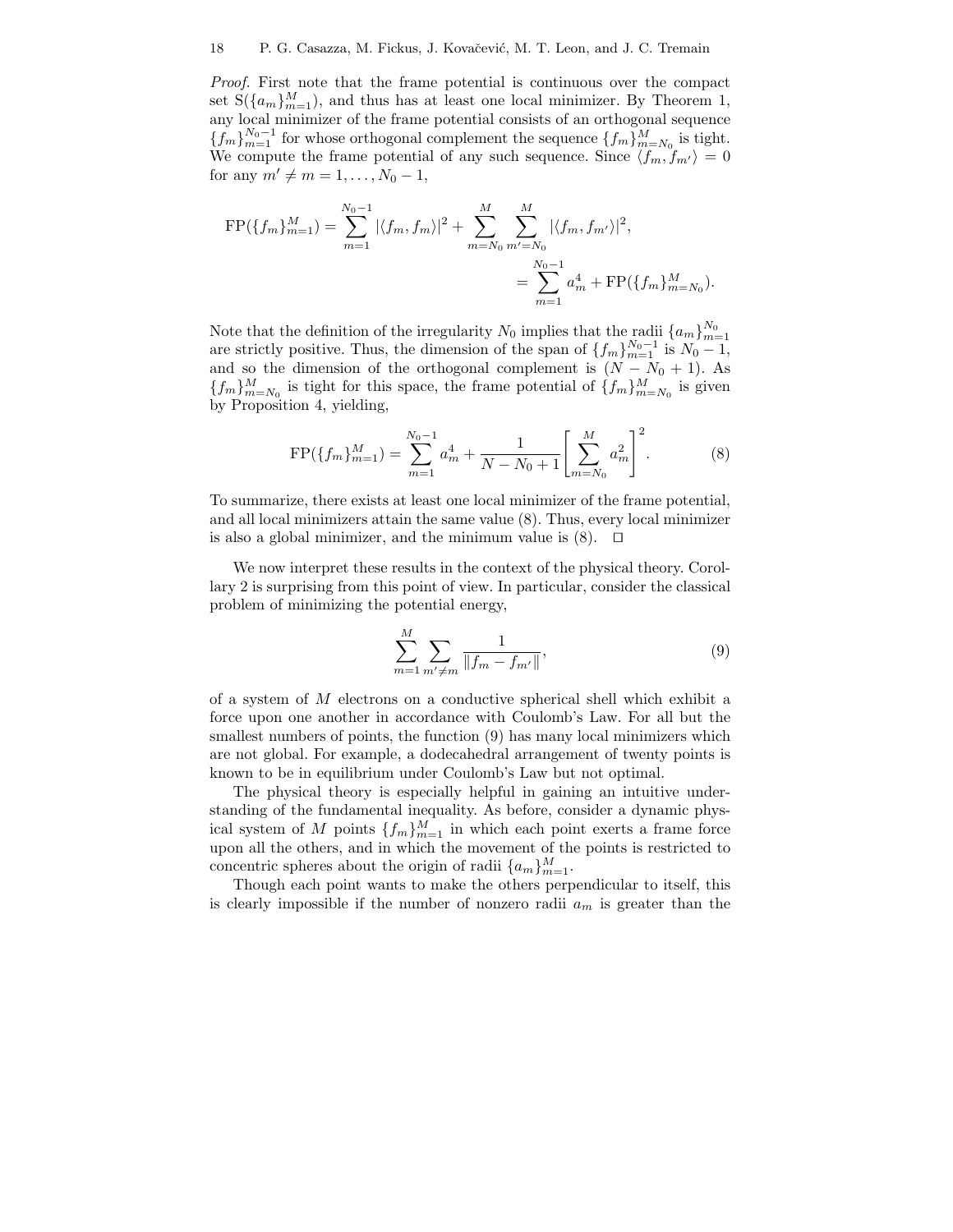dimension  $N$ . At the same time, recall that a point a certain distance from the origin gives off a greater push than other, closer points. Specifically, recall that the power of the frame force field is taken to be  $a_m^2$ . Thus, when a single radius  $a_{m'}$  is disproportionately large, it is conceivable that  $f_{m'}$  may be strong enough to force all the other points into an orthogonal hyperplane.

Remarkably, Theorem 1 not only verifies that this phenomenon actually occurs, it also provides a quantitative way to determine the degree to which it happens. For example, consider a decreasing sequence  $\{a_m\}_{m=1}^M$  whose irregularity  $N_0 - 1$  is at least one. Let  $\{f_m\} \in S(\{a_m\}_{m=1}^M)$  be a local minimizer of the frame potential. Here, the definition of irregularity gives,

$$
a_1^2 > \frac{1}{N-1} \sum_{m=2}^{M} a_m^2.
$$

At the same time, Theorem 1 guarantees that  $f_1$  is necessarily orthogonal to  ${f_m}_{m=2}^M$ . Thus, as long as  $f_1$  is stronger than the "dimensional average" of the remaining points, then  $f_1$  is powerful enough to take an entire dimension for itself, leaving the other points to fight over the remaining  $N-1$  dimensions.

These points then repeat the above scenario on a smaller scale. In particular, if the irregularity of the original sequence is at least two, then,

$$
a_2^2 > \frac{1}{N-2} \sum_{m=3}^{M} a_m^2.
$$

Here,  $f_2$  takes its fill, and lets  $\{f_m\}_{m=3}^M$  fight over the  $(N-2)$ -dimensional leftovers. This process keeps repeating until eventually, perhaps at  $N_0 = N$ , we move beyond the point of irregularity. Here, none of the remaining points  ${f_m}_{m=N_0}^M$  are strong enough to overcome the others. Forced to share the orthogonal complement of  $\{f_m\}_{m=1}^{N_0}$ , these points eventually settle into a tight equilibrium. In the special case when the fundamental inequality is satisfied, this balance is achieved from the very beginning, creating a tight frame for the entire space.

As an example of these phenomena, consider the following parametrized family of tight frames of three elements for  $\mathbb{R}^2$ ,

$$
\left\{\left[\frac{0}{\sqrt{-2\cos 2t}}\right], \, \left[\frac{\sin t}{\cos t}\right], \, \left[-\frac{\sin t}{\cos t}\right]\right\},
$$

where  $t \in [\pi/2, 2\pi/3]$ . When  $t = 2\pi/3$ , this becomes the so-called Mercedes-Benz UNTF, as pictured on the far left of Figure 1. As  $t$  gets smaller, the first element moves away from the origin, while the others only change orientation. In particular, the field generated by the first element grows stronger, forcing the other two to become increasingly perpendicular in order to preserve the equilibrium, as pictured in the second image from the left in Figure 1.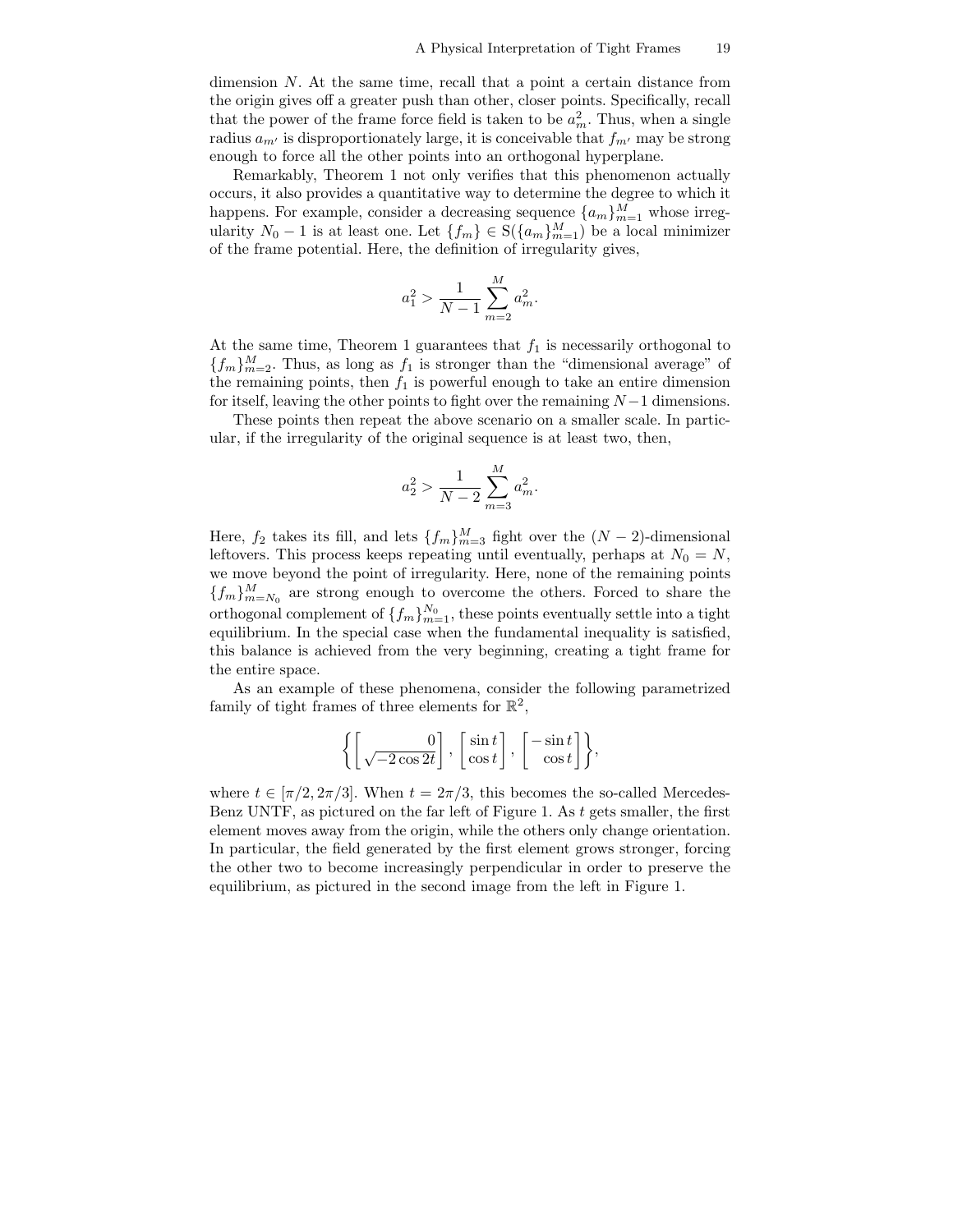However, this process does not continue forever. In particular at  $t = \pi/2$ , the lengths of the frame elements are  $\{\sqrt{2}, 1, 1\}$ , and the fundamental inequality is satisfied as an equality. As pictured in the second image from the right in Figure 1, the resulting arrangement is still tight, but just barely. Beyond this parameter, an increase in the length of the first element may no longer be compensated for by the other two points; it is not possible to be "more orthogonal" than already being orthogonal. The resulting arrangements, as seen on the far right of Figure 1, are still optimal for that set of given lengths, but the balance is gone, and the tightness is lost.

**Fig. 1.** A paramterized family of local minimizers of the frame potential.



We conclude this chapter with a brief discussion of Viswanath and Anantharam's discovery of the fundamental inequality during their investigation of the capacity region in synchronous Code-Division Multiple Access (CDMA) systems. In a CDMA system, there are  $M$  users who share the available spectrum. The sharing is achieved by "scrambling" M-dimensional *user vectors* into smaller, N-dimensional vectors. In terms of frame theory, this scrambling corresponds to the application of a synthesis operator  $S = F^*$  corresponding to M distinct N-dimensional *signature* vectors of length  $\sqrt{N}$ . Noise-corrupted to M distinct N-dimensional *signature* vectors of length  $\sqrt{N}$ . Noise-corrupted versions of these synthesized vectors arrive at a receiver, where the signature vectors are used to help extract the original user vectors.

Viswanath and Anantharam showed that the design of the optimal signature matrix S depends upon the *powers*  $\{p_m\}_{m=1}^M$  of the individual users. In particular, they divided the users into two classes: those that are *oversized* and those that are not, by applying the idea of Lemma 2 to  $\{p_m\}_{m=1}^M$ . While the oversized users are assigned orthogonal channels for their personal use, the remaining users have their signature vectors designed so as to be Welch Bound Equality (WBE) sequences, namely, sequences which achieve the lower bound of Proposition 4, which are necessarily tight frames.

When no user is oversized, that is, when the fundamental inequality is satisfied, Viswanath and Anantharam show that the optimal signature sequences S must satisfy  $SDS^* = p_{tot}I$ , where D is a diagonal matrix whose entries are the powers  $\{p_m\}_{m=1}^M$ , and where  $p_{\text{tot}} = \sum_{m=1}^M p_m$ . By letting  $F = D^{1/2} S^* / \sqrt{N}$ , this problem reduces to finding an  $M \times N$  matrix F whose  $m \to \infty$  / y *N*, this problem reduces to inding an  $M \times N$  matrix P whose<br>mth row is of norm  $\sqrt{p_m}$ , and such that  $F^*F = (p_{\text{tot}}/N)I$ . That is, their problem reduces to finding a tight frame for  $\mathbb{H}_N$  of lengths  $\{\sqrt{p_m}\}_{m=1}^M$ . While Viswanath and Anantharam gave one solution to this problem using an ex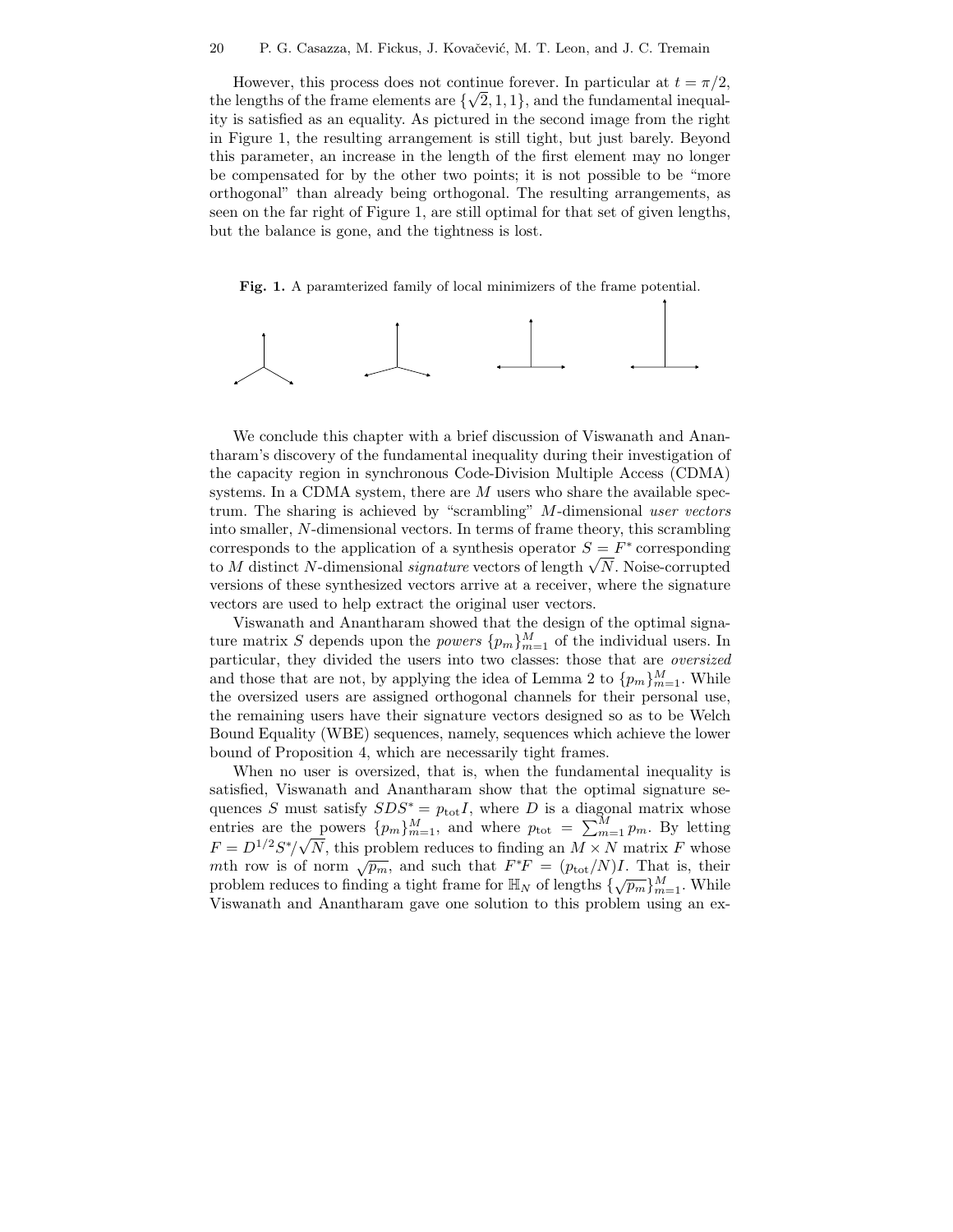plicit construction, we have characterized all solutions to this problem using a physical interpretation of frame theory.

#### **References**

- 1. J.J. Benedetto and D. Colella. Wavelet analysis of spectogram seizure chips. In *Proc. SPIE Conf. on Wavelet Appl. in Signal and Image Proc.*, pages 512–521, San Diego, CA, July 1995.
- 2. J.J. Benedetto and M. Fickus. Finite normalized tight frames. *Advances in Computational Mathematics*, 18(2–4):357–385, February 2003
- 3. J.J. Benedetto and G.E. Pfander. Wavelet periodicity detection algorithms. In *Proc. SPIE Conf. on Wavelet Appl. in Signal and Image Proc.*, pages 48–55, San Diego, CA, July 1998.
- 4. H. Bolcskei, F. Hlawatsch, and H.G. Feichtinger. Frame-theoretic analysis of oversampled filter banks. *IEEE Trans. Signal Proc.*, 46(12):3256–3269, December 1998.
- 5. P.G. Casazza and J. Kovačević. Equal-norm tight frames with erasures. Ad*vances in Computational Mathematics*, 18(2–4):387–430, February 2003.
- 6. Z. Cvetković. Resilience properties of redundant expansions under additive noise and quantization. *IEEE Trans. Inform. Th.*, 49(3):644-656, March 2003. To appear.
- 7. Z. Cvetkovi´c and M. Vetterli. Oversampled filter banks. *Signal Proc.*, 46(5):1245–1255, May 1998.
- 8. I. Daubechies. *Ten Lectures on Wavelets*. SIAM, Philadelphia, PA, 1992.
- 9. I. Daubechies, A. Grossman, and Y. Meyer. Painless nonorthogonal expansions. *Journ. Math. Phys.*, 27:1271–1283, November 1986.
- 10. R. J. Duffin and A. C. Schaeffer. A class of nonharmonic Fourier series. *Trans. Amer. Math. Soc.*, 72:341–366, 1952.
- 11. K. Dykema, D. Freeman, K. Kornelson, D. Larson, M. Ordower and E. Weber. Ellipsoidal Tight Frames and Projection Decomposition of Operators, *Illinois Journal of Mathematics*, 48(2):477-489, Summer 2004.
- 12. K. Dykema and N. Strawn. Manifold Structure of Spaces of Spherical Tight Frames (Preprint).
- 13. D. Gabor. Theory of communication. *Journ. IEE*, 93:429–457, 1946.
- 14. V.K Goyal, J. Kovačević and J.A. Kelner. Quantized frame expansions with erasures. *Journal of Appl. and Comput. Harmonic Analysis*, 10(3):203–233, May 2001.
- 15. V. K Goyal, M. Vetterli, and N. T. Thao. Quantized overcomplete expansions in  $\mathbb{R}^N$ : Analysis, synthesis, and algorithms. *IEEE Trans. Inform. Th.*, 44(1):16–31, January 1998.
- 16. B. Hochwald, T. Marzetta, T. Richardson, W. Sweldens, and R. Urbanke. Systematic design of unitary space-time constellations. *IEEE Trans. Info. Th.*, vol. 46, pp.1962-1973, September 2000.
- 17. R. Holmes and V. Paulsen. Optimal Frames for Erasures. *Lin. Alg. Appl.*. 377:31–51, January 2004.
- 18. J. Kovačević, P.L. Dragotti, and V.K Goyal. Filter bank frame expansions with erasures. *IEEE Trans. Inform. Th., special issue in Honor of Aaron D. Wyner*, 48(6):1439–1450, June 2002. Invited paper.